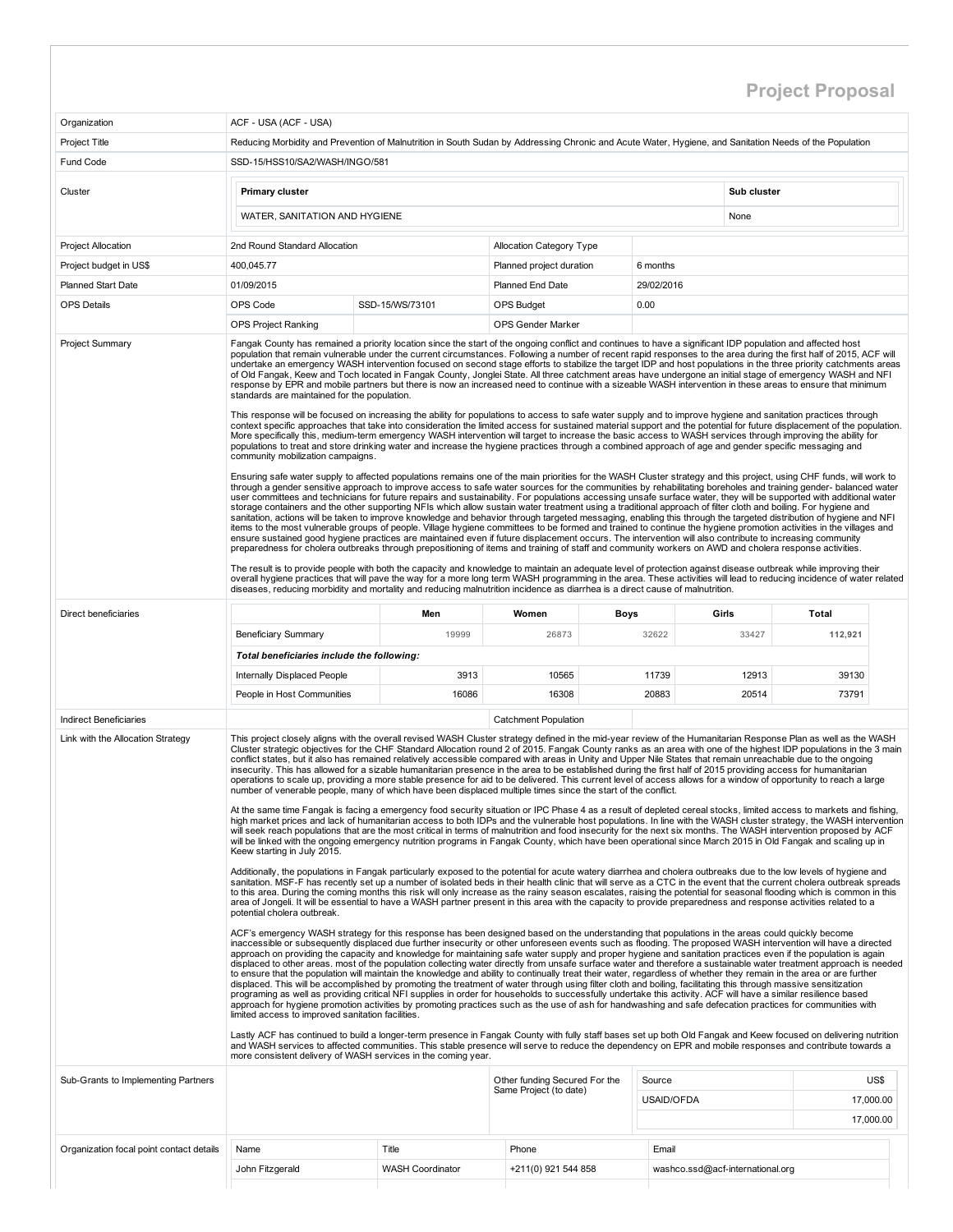|                                                                                                                                                                                                                                                                                                                                                                                  | Aleksandra Todorovic                                                                                                                                                                                                                                                                                                                                                                                                        | Country Director | +211 (0) 955 152 573 | cd.ssd@acf-international.org                                                                                                                                                                                                                                                                                                                                                                                                                                                                                                                                                                                                                                                                                                                                                                                                                                                                                                                                                                                                                                                                                                                                                                                                                                                                                                                                                                                                                                                                                                                                                                                                                                                                                                                                                                                                                                                                                                                                                                                                                                                                                                                                                                                                                                                                                                                                                                                                                                                                                                                                                                                                                                                                                                                                                                                                                                                                                                                                                                                                                                                                                                                                                                                                                                                                                                                                                                                                                                                                                                                                                                                                                                                                                                                                                              |                             |
|----------------------------------------------------------------------------------------------------------------------------------------------------------------------------------------------------------------------------------------------------------------------------------------------------------------------------------------------------------------------------------|-----------------------------------------------------------------------------------------------------------------------------------------------------------------------------------------------------------------------------------------------------------------------------------------------------------------------------------------------------------------------------------------------------------------------------|------------------|----------------------|-------------------------------------------------------------------------------------------------------------------------------------------------------------------------------------------------------------------------------------------------------------------------------------------------------------------------------------------------------------------------------------------------------------------------------------------------------------------------------------------------------------------------------------------------------------------------------------------------------------------------------------------------------------------------------------------------------------------------------------------------------------------------------------------------------------------------------------------------------------------------------------------------------------------------------------------------------------------------------------------------------------------------------------------------------------------------------------------------------------------------------------------------------------------------------------------------------------------------------------------------------------------------------------------------------------------------------------------------------------------------------------------------------------------------------------------------------------------------------------------------------------------------------------------------------------------------------------------------------------------------------------------------------------------------------------------------------------------------------------------------------------------------------------------------------------------------------------------------------------------------------------------------------------------------------------------------------------------------------------------------------------------------------------------------------------------------------------------------------------------------------------------------------------------------------------------------------------------------------------------------------------------------------------------------------------------------------------------------------------------------------------------------------------------------------------------------------------------------------------------------------------------------------------------------------------------------------------------------------------------------------------------------------------------------------------------------------------------------------------------------------------------------------------------------------------------------------------------------------------------------------------------------------------------------------------------------------------------------------------------------------------------------------------------------------------------------------------------------------------------------------------------------------------------------------------------------------------------------------------------------------------------------------------------------------------------------------------------------------------------------------------------------------------------------------------------------------------------------------------------------------------------------------------------------------------------------------------------------------------------------------------------------------------------------------------------------------------------------------------------------------------------------------------------|-----------------------------|
|                                                                                                                                                                                                                                                                                                                                                                                  | Rebeckah Piotrowski                                                                                                                                                                                                                                                                                                                                                                                                         | Head of Programs | +1 (815) 355 5447    | rpiotrowski@actionagainsthunger.org                                                                                                                                                                                                                                                                                                                                                                                                                                                                                                                                                                                                                                                                                                                                                                                                                                                                                                                                                                                                                                                                                                                                                                                                                                                                                                                                                                                                                                                                                                                                                                                                                                                                                                                                                                                                                                                                                                                                                                                                                                                                                                                                                                                                                                                                                                                                                                                                                                                                                                                                                                                                                                                                                                                                                                                                                                                                                                                                                                                                                                                                                                                                                                                                                                                                                                                                                                                                                                                                                                                                                                                                                                                                                                                                                       |                             |
| <b>BACKGROUND INFORMATION</b>                                                                                                                                                                                                                                                                                                                                                    |                                                                                                                                                                                                                                                                                                                                                                                                                             |                  |                      |                                                                                                                                                                                                                                                                                                                                                                                                                                                                                                                                                                                                                                                                                                                                                                                                                                                                                                                                                                                                                                                                                                                                                                                                                                                                                                                                                                                                                                                                                                                                                                                                                                                                                                                                                                                                                                                                                                                                                                                                                                                                                                                                                                                                                                                                                                                                                                                                                                                                                                                                                                                                                                                                                                                                                                                                                                                                                                                                                                                                                                                                                                                                                                                                                                                                                                                                                                                                                                                                                                                                                                                                                                                                                                                                                                                           |                             |
| 1. Humanitarian context analysis<br>Humanitarian context: Describe the<br>current humanitarian situation in the<br>specific locations where this project will<br>be implemented                                                                                                                                                                                                  | WASH partners that have targeted the most immediately needs of the population.<br>The area of Toch is accessible by a 2-hour boat ride from Old Fangak Town.<br>continue to be available in the markets with little access for increasing this supply in the coming months.<br>organization SALF is constructing bathing shelters and PAH conducted an NFI and hygiene kit distribution in June.                            |                  |                      | Old Fangak, Toch and Keew areas of Fangak County have all been affected by an influx of IDPs since the start of the conflict, many of which have experienced<br>multiple rounds of displacement as a result of the ongoing conflict. In all three locations there have been rapid response activities in the past 6 months by other<br>These three areas are perceived as a safe point of refuge, due to the difficulty of accessing the sites by means other than aircraft. It is for this reason that largely<br>IDPs have fled there over the past twelve months. The presence of soldiers belonging to the SPLA-IO should be noted, however with a large military presence in<br>Old Fangak Town. While Old Fangak itself does not present the strategic value of locations such as Malakal or Doleib Hill, the relative security of the payam should<br>be reevaluated in the event of changes in the conflict to the north and east. Past experience has shown that the population, both host community and IDP, are likely<br>to move to the west bank of the Bahr ez Zeraf if they feel threatened or vulnerable in Old Fangak town. Like Old Fangak itself, this is because it is considered even<br>more difficult to access, and therefore safer from military threats. Access to Old Fangak for humanitarian actors is only possible by air at this point in time. Access<br>to some of the surrounding villages is currently only possible by boat, due to either seasonal flooding of the overland routes or the need to cross the Bahr ez Zeraf.<br>In Keew, there are populations from displacements due to flooding in 2014 and a second round of displacement starting in March 2015. The recent June IRNA in<br>Keew indicates that the main cause of the recent displacement in these areas was armed conflict in Guit, Koch and Leer Counties of Unity State by warring<br>factions, which resulted into fleeing of IDPs (since March 2014) to Keew areas of Pullita Payam of Fangak County in Jonglei State. The IDPs are hosted mainly by<br>the host communities belonging to the same tribe (Nuer) and assessment reports show that there is good relationship between the host communities and the IDPs<br>and low risk of insecurity due inter tribal conflict in the current locations. Keew maintains access through a local airstrip for both helicopters and fixed wing aircraft.<br>According to the most recent ICP analysis, Fangak county is expected to remain at IPC Phase 3 (critical) or above for the remainder of 2015, with the county<br>currently having a SAM rate of 5.3%. Persistent insecurity continues to severely disrupt the market situation and lead to high commodity prices. Market functionality<br>across Jonglei has been oscillating between re-establishment and disruption, disrupting supply routes and causing high prices. Only the most basic commodities<br>In Old Fangak Sudan Medical Relief in partnership with MSF-France are running the local hospital. ACF along with Hold the Child are operating nutrition activities<br>and NPA is conducting general food distributions in partnership with WFP. Solidarities International completed an emergency WASH intervention in the area from<br>January to April of this year, but currently there is no major WASH actor covering the area. In Keew, the Christian Mission Aid (CMA) is managing the PHCC and<br>staring in July will be support by ACF for undertaking nutrition activities. Solidarities will launch a full rapid WASH deployment to Keew, expected to last 2 months<br>starting in mid July and then ACF will take over the WASH activities once they depart. In Toch, nutrition activities have recently been launched by Hold the Child, the |                             |
| 2. Needs assessment. Explain the<br>specific needs of the target group(s).<br>explaining existing capacity and gaps.<br>State how the needs assessment was<br>conducted, list any baseline data and<br>explain how the number of<br>beneficiaries has been developed.<br>Indicates references to assessments<br>such as Multi-cluster/sector Initial<br>Rapid Assessments (MIRA) |                                                                                                                                                                                                                                                                                                                                                                                                                             |                  |                      |                                                                                                                                                                                                                                                                                                                                                                                                                                                                                                                                                                                                                                                                                                                                                                                                                                                                                                                                                                                                                                                                                                                                                                                                                                                                                                                                                                                                                                                                                                                                                                                                                                                                                                                                                                                                                                                                                                                                                                                                                                                                                                                                                                                                                                                                                                                                                                                                                                                                                                                                                                                                                                                                                                                                                                                                                                                                                                                                                                                                                                                                                                                                                                                                                                                                                                                                                                                                                                                                                                                                                                                                                                                                                                                                                                                           |                             |
| 3. Description Of Beneficiaries                                                                                                                                                                                                                                                                                                                                                  | and elderly men.<br>hosted mainly by the host communities belonging to the same Nuer tribe.<br>Canaı, ʁor, Ayoɑ and Nassır. The host populatıon is estimated to be 10,000 people the Payam administrator                                                                                                                                                                                                                    |                  |                      | Various assessment data from Solidarities and ACF indicate that IDPs in Old Fangak are living amongst the community, relying on available tukuls for shelter and<br>on the host community for food. At the time of assessment, a number of IDPs were sleeping in the open. As can be seen from the estimates of the IDP population in<br>the various bomas that make up Old Fangak, the large majority are currently residing within the town itself. Smaller numbers of recently arrived IDPs are scattered<br>amongst the surrounding villages; the IDPs who reached Old Fangak immediately following the outbreak of violence in December 2013 are reported to be more<br>dispersed throughout the payam. Reports from the Payam Administration and WFP GFD reports estimate that there are 16,000 IDPs and 25,791 host community<br>living in the area (Wangchot, Chotbora, Nonimach, Wangmok and Nyatuat Bomas). The displaced population primarily women, girls, boys under 15 years of age<br>In Keew, According to the payam administrator the host community population is about 38,000. According to the Payam Administration about 10,500 IDPs (March to<br>December 2014) and 5,631 (April/May to mid-June 2015) arrived in the payam after walking for more than eight hours. The IDPs reported that they fled without any<br>possessions other than just clothes they were wearing. At the moment they are living under trees/sheltered in tukuls and Luaks (cattle houses) of the host<br>communities scattered within four Bomas of the Payam. Of the more recent arrival of 5,631 IDPs, 1711 are residing in Keew, 1420 in Patai, 1300 in Nyamide and<br>1200 in Pajuong Bomas. In Keew there has yet to be any form of registration/verification of the IDPs and no gender breakdown information. However, it is roughly<br>estimated that over 70% of them are female (women and girls) and the remaining are male (mostly boys of under 18 years and few elderly men). The IDPs are<br>In Toch there has yet to be a full registration of IDPs, but local authority Payam administrator estimates that there are approximately 7,000 flood affected and<br>conflict affected IDPs in and around greater Mareang area (Toch, Mareang, Nyadin). Most of the displaced comprise of women, children and the elderly. Some<br>children are separated from their parents and are living with relatives in Toch. Assessment data reports that most IDPs came from Bentiu, Malakal, New Fangak,                                                                                                                                                                                                                                                                                                                                                                                                                                                                                                                                                                                                                                                                                                                                                                                                                                                                                                                                                                                                                                                                                                                                                                                                                                                                               |                             |
| 4. Grant Request Justification.                                                                                                                                                                                                                                                                                                                                                  | immediately as agreements with local authorities and coordination with implementing partners has already been established.<br>Response Plan (mid-year review) and the CHF-SA2 strategy.<br>area.<br>provide the potential for long term WASH programming to continue in the area, security and access permitting.<br>will have a positive impact of ensuring that a capable WASH partner is present in this high risk area. |                  |                      | The following points detail the rationale that justifies why ACF should be funded to undertake emergency WASH programming in Fangak County.<br>1. ACF is strategically well positioned and established in Fangak County, with existing nutrition programs and bases in Old Fangak and a new base to be<br>established in Keew within the month of July. There remains a good level of humanitarian access to this area and ACF will have the capacity to start activities<br>2. ACF has capacity and expertise in linking WASH and nutrition responses in order to have a maximum impact on reducing malnutrition in affected populations.<br>3. The overall outcomes, outputs and activities of the proposed project are closely in-line with the WASH Cluster strategy outlined in the 2015 Humanitarian<br>4. The focus on providing IDPs with the capacity for sustained WASH delivery (water treatment, hygiene practices) in light of potential future displacements is an<br>overlying theme of the response strategy, which will enable stronger cope mechanisms for populations that could become displaced again.<br>5. ACF is a leader in the WASH sector in South Sudan, with a high level of participation and coordination in the WASH Cluster as well as continued coordination<br>between with other sectors. ACF has been approached by the Jonglei State Focal Point (PAH) and was requested to take the role of WASH County Focal Point for<br>Fangak County. By securing funds from CHF, ACF will be in a position to take on this role to ensrue a higher level of communication and coordination in this critical<br>6. To date there has only been short term WASH interventions in most of the areas of Fangak County and there is currently no major WASH actor with medium to<br>long term programing in the county. The project that ACF is proposing will ensure a more continuous and consistent approach to WASH service delivery and<br>7. ACF has a significant capacity and experience with cholera preparedness and response activities, which in light of the current outbreak ongoing in South Sudan                                                                                                                                                                                                                                                                                                                                                                                                                                                                                                                                                                                                                                                                                                                                                                                                                                                                                                                                                                                                                                                                                                                                                                                                                                                                                                                                                                                                                                                                                                                                                                                                                                                  |                             |
| 5. Complementarity. Explain how the<br>project will complement previous or<br>ongoing projects/activities implemented<br>by your organization.                                                                                                                                                                                                                                   |                                                                                                                                                                                                                                                                                                                                                                                                                             |                  |                      |                                                                                                                                                                                                                                                                                                                                                                                                                                                                                                                                                                                                                                                                                                                                                                                                                                                                                                                                                                                                                                                                                                                                                                                                                                                                                                                                                                                                                                                                                                                                                                                                                                                                                                                                                                                                                                                                                                                                                                                                                                                                                                                                                                                                                                                                                                                                                                                                                                                                                                                                                                                                                                                                                                                                                                                                                                                                                                                                                                                                                                                                                                                                                                                                                                                                                                                                                                                                                                                                                                                                                                                                                                                                                                                                                                                           |                             |
| <b>LOGICAL FRAMEWORK</b>                                                                                                                                                                                                                                                                                                                                                         |                                                                                                                                                                                                                                                                                                                                                                                                                             |                  |                      |                                                                                                                                                                                                                                                                                                                                                                                                                                                                                                                                                                                                                                                                                                                                                                                                                                                                                                                                                                                                                                                                                                                                                                                                                                                                                                                                                                                                                                                                                                                                                                                                                                                                                                                                                                                                                                                                                                                                                                                                                                                                                                                                                                                                                                                                                                                                                                                                                                                                                                                                                                                                                                                                                                                                                                                                                                                                                                                                                                                                                                                                                                                                                                                                                                                                                                                                                                                                                                                                                                                                                                                                                                                                                                                                                                                           |                             |
| Overall project objective                                                                                                                                                                                                                                                                                                                                                        | Reduce morbidity and malnutrition by addressing chronic and acute water, sanitation and hygiene needs of IDP and host populations.                                                                                                                                                                                                                                                                                          |                  |                      |                                                                                                                                                                                                                                                                                                                                                                                                                                                                                                                                                                                                                                                                                                                                                                                                                                                                                                                                                                                                                                                                                                                                                                                                                                                                                                                                                                                                                                                                                                                                                                                                                                                                                                                                                                                                                                                                                                                                                                                                                                                                                                                                                                                                                                                                                                                                                                                                                                                                                                                                                                                                                                                                                                                                                                                                                                                                                                                                                                                                                                                                                                                                                                                                                                                                                                                                                                                                                                                                                                                                                                                                                                                                                                                                                                                           |                             |
| Logical Framework details for WATER, SANITATION AND HYGIENE                                                                                                                                                                                                                                                                                                                      |                                                                                                                                                                                                                                                                                                                                                                                                                             |                  |                      |                                                                                                                                                                                                                                                                                                                                                                                                                                                                                                                                                                                                                                                                                                                                                                                                                                                                                                                                                                                                                                                                                                                                                                                                                                                                                                                                                                                                                                                                                                                                                                                                                                                                                                                                                                                                                                                                                                                                                                                                                                                                                                                                                                                                                                                                                                                                                                                                                                                                                                                                                                                                                                                                                                                                                                                                                                                                                                                                                                                                                                                                                                                                                                                                                                                                                                                                                                                                                                                                                                                                                                                                                                                                                                                                                                                           |                             |
| <b>Cluster objectives</b>                                                                                                                                                                                                                                                                                                                                                        |                                                                                                                                                                                                                                                                                                                                                                                                                             |                  |                      | <b>Strategic Response Plan (SRP) objectives</b>                                                                                                                                                                                                                                                                                                                                                                                                                                                                                                                                                                                                                                                                                                                                                                                                                                                                                                                                                                                                                                                                                                                                                                                                                                                                                                                                                                                                                                                                                                                                                                                                                                                                                                                                                                                                                                                                                                                                                                                                                                                                                                                                                                                                                                                                                                                                                                                                                                                                                                                                                                                                                                                                                                                                                                                                                                                                                                                                                                                                                                                                                                                                                                                                                                                                                                                                                                                                                                                                                                                                                                                                                                                                                                                                           | Percentage of<br>activities |
| 2015 SSO 1: Affected people have timely access to safe, and sufficient quantity of water for drinking, cooking, and                                                                                                                                                                                                                                                              |                                                                                                                                                                                                                                                                                                                                                                                                                             |                  |                      | SO 1: Save lives and alleviate suffering by providing multi-                                                                                                                                                                                                                                                                                                                                                                                                                                                                                                                                                                                                                                                                                                                                                                                                                                                                                                                                                                                                                                                                                                                                                                                                                                                                                                                                                                                                                                                                                                                                                                                                                                                                                                                                                                                                                                                                                                                                                                                                                                                                                                                                                                                                                                                                                                                                                                                                                                                                                                                                                                                                                                                                                                                                                                                                                                                                                                                                                                                                                                                                                                                                                                                                                                                                                                                                                                                                                                                                                                                                                                                                                                                                                                                              | 50                          |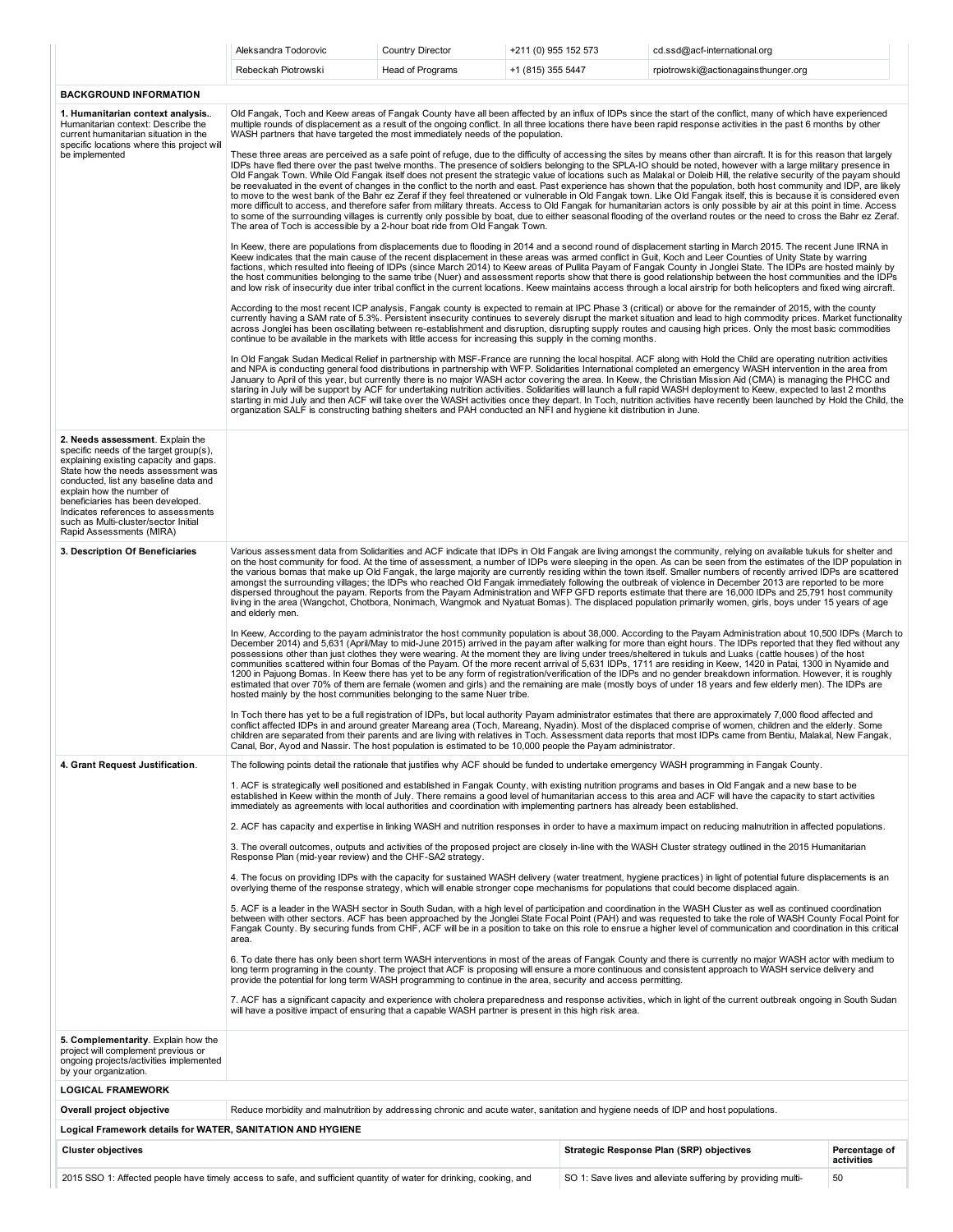| personal and domestic hygiene           |                                                                                                                                                                                                     |                                                                                                                                                                                                                                                                                                                                                                                                                                                                                                                                                                                                                                                                                                                                                                                                                                                                                                                                                                                                                                                                                                                                                                                                                                                                                                                                                                                                    |                                                                                                                                                                                                                                                                                                                                                                                                                                                                                            |                                         |                                                                                     |                                                                                                                                                                                                                                                                                                                                                      |                                                                                                                                                                                                                                                                                                                                                                                                                                                                                                                                                                                                                                                                                                                                                   |
|-----------------------------------------|-----------------------------------------------------------------------------------------------------------------------------------------------------------------------------------------------------|----------------------------------------------------------------------------------------------------------------------------------------------------------------------------------------------------------------------------------------------------------------------------------------------------------------------------------------------------------------------------------------------------------------------------------------------------------------------------------------------------------------------------------------------------------------------------------------------------------------------------------------------------------------------------------------------------------------------------------------------------------------------------------------------------------------------------------------------------------------------------------------------------------------------------------------------------------------------------------------------------------------------------------------------------------------------------------------------------------------------------------------------------------------------------------------------------------------------------------------------------------------------------------------------------------------------------------------------------------------------------------------------------|--------------------------------------------------------------------------------------------------------------------------------------------------------------------------------------------------------------------------------------------------------------------------------------------------------------------------------------------------------------------------------------------------------------------------------------------------------------------------------------------|-----------------------------------------|-------------------------------------------------------------------------------------|------------------------------------------------------------------------------------------------------------------------------------------------------------------------------------------------------------------------------------------------------------------------------------------------------------------------------------------------------|---------------------------------------------------------------------------------------------------------------------------------------------------------------------------------------------------------------------------------------------------------------------------------------------------------------------------------------------------------------------------------------------------------------------------------------------------------------------------------------------------------------------------------------------------------------------------------------------------------------------------------------------------------------------------------------------------------------------------------------------------|
|                                         |                                                                                                                                                                                                     |                                                                                                                                                                                                                                                                                                                                                                                                                                                                                                                                                                                                                                                                                                                                                                                                                                                                                                                                                                                                                                                                                                                                                                                                                                                                                                                                                                                                    |                                                                                                                                                                                                                                                                                                                                                                                                                                                                                            |                                         |                                                                                     |                                                                                                                                                                                                                                                                                                                                                      | 50                                                                                                                                                                                                                                                                                                                                                                                                                                                                                                                                                                                                                                                                                                                                                |
|                                         |                                                                                                                                                                                                     |                                                                                                                                                                                                                                                                                                                                                                                                                                                                                                                                                                                                                                                                                                                                                                                                                                                                                                                                                                                                                                                                                                                                                                                                                                                                                                                                                                                                    |                                                                                                                                                                                                                                                                                                                                                                                                                                                                                            |                                         |                                                                                     |                                                                                                                                                                                                                                                                                                                                                      |                                                                                                                                                                                                                                                                                                                                                                                                                                                                                                                                                                                                                                                                                                                                                   |
| <b>Description</b>                      |                                                                                                                                                                                                     |                                                                                                                                                                                                                                                                                                                                                                                                                                                                                                                                                                                                                                                                                                                                                                                                                                                                                                                                                                                                                                                                                                                                                                                                                                                                                                                                                                                                    |                                                                                                                                                                                                                                                                                                                                                                                                                                                                                            |                                         |                                                                                     |                                                                                                                                                                                                                                                                                                                                                      |                                                                                                                                                                                                                                                                                                                                                                                                                                                                                                                                                                                                                                                                                                                                                   |
|                                         |                                                                                                                                                                                                     |                                                                                                                                                                                                                                                                                                                                                                                                                                                                                                                                                                                                                                                                                                                                                                                                                                                                                                                                                                                                                                                                                                                                                                                                                                                                                                                                                                                                    |                                                                                                                                                                                                                                                                                                                                                                                                                                                                                            |                                         |                                                                                     |                                                                                                                                                                                                                                                                                                                                                      |                                                                                                                                                                                                                                                                                                                                                                                                                                                                                                                                                                                                                                                                                                                                                   |
|                                         |                                                                                                                                                                                                     |                                                                                                                                                                                                                                                                                                                                                                                                                                                                                                                                                                                                                                                                                                                                                                                                                                                                                                                                                                                                                                                                                                                                                                                                                                                                                                                                                                                                    |                                                                                                                                                                                                                                                                                                                                                                                                                                                                                            |                                         |                                                                                     |                                                                                                                                                                                                                                                                                                                                                      |                                                                                                                                                                                                                                                                                                                                                                                                                                                                                                                                                                                                                                                                                                                                                   |
|                                         |                                                                                                                                                                                                     |                                                                                                                                                                                                                                                                                                                                                                                                                                                                                                                                                                                                                                                                                                                                                                                                                                                                                                                                                                                                                                                                                                                                                                                                                                                                                                                                                                                                    |                                                                                                                                                                                                                                                                                                                                                                                                                                                                                            |                                         |                                                                                     |                                                                                                                                                                                                                                                                                                                                                      | End-                                                                                                                                                                                                                                                                                                                                                                                                                                                                                                                                                                                                                                                                                                                                              |
|                                         |                                                                                                                                                                                                     |                                                                                                                                                                                                                                                                                                                                                                                                                                                                                                                                                                                                                                                                                                                                                                                                                                                                                                                                                                                                                                                                                                                                                                                                                                                                                                                                                                                                    | Men                                                                                                                                                                                                                                                                                                                                                                                                                                                                                        | Women                                   | <b>Boys</b>                                                                         | Girls                                                                                                                                                                                                                                                                                                                                                | Cycle<br>Target                                                                                                                                                                                                                                                                                                                                                                                                                                                                                                                                                                                                                                                                                                                                   |
| <b>WATER, SANITATION</b><br>AND HYGIENE | and hygiene services.                                                                                                                                                                               |                                                                                                                                                                                                                                                                                                                                                                                                                                                                                                                                                                                                                                                                                                                                                                                                                                                                                                                                                                                                                                                                                                                                                                                                                                                                                                                                                                                                    | 40                                                                                                                                                                                                                                                                                                                                                                                                                                                                                         | 40                                      |                                                                                     |                                                                                                                                                                                                                                                                                                                                                      | 80                                                                                                                                                                                                                                                                                                                                                                                                                                                                                                                                                                                                                                                                                                                                                |
| <b>Means of Verification:</b>           | Training attendance records and training reports                                                                                                                                                    |                                                                                                                                                                                                                                                                                                                                                                                                                                                                                                                                                                                                                                                                                                                                                                                                                                                                                                                                                                                                                                                                                                                                                                                                                                                                                                                                                                                                    |                                                                                                                                                                                                                                                                                                                                                                                                                                                                                            |                                         |                                                                                     |                                                                                                                                                                                                                                                                                                                                                      |                                                                                                                                                                                                                                                                                                                                                                                                                                                                                                                                                                                                                                                                                                                                                   |
| WATER, SANITATION<br>AND HYGIENE        | [Frontline services] # of Existing water points rehabilitated                                                                                                                                       |                                                                                                                                                                                                                                                                                                                                                                                                                                                                                                                                                                                                                                                                                                                                                                                                                                                                                                                                                                                                                                                                                                                                                                                                                                                                                                                                                                                                    |                                                                                                                                                                                                                                                                                                                                                                                                                                                                                            |                                         |                                                                                     |                                                                                                                                                                                                                                                                                                                                                      | 8                                                                                                                                                                                                                                                                                                                                                                                                                                                                                                                                                                                                                                                                                                                                                 |
| <b>Means of Verification:</b>           | Work completion forms and water quality testing reports                                                                                                                                             |                                                                                                                                                                                                                                                                                                                                                                                                                                                                                                                                                                                                                                                                                                                                                                                                                                                                                                                                                                                                                                                                                                                                                                                                                                                                                                                                                                                                    |                                                                                                                                                                                                                                                                                                                                                                                                                                                                                            |                                         |                                                                                     |                                                                                                                                                                                                                                                                                                                                                      |                                                                                                                                                                                                                                                                                                                                                                                                                                                                                                                                                                                                                                                                                                                                                   |
|                                         |                                                                                                                                                                                                     |                                                                                                                                                                                                                                                                                                                                                                                                                                                                                                                                                                                                                                                                                                                                                                                                                                                                                                                                                                                                                                                                                                                                                                                                                                                                                                                                                                                                    |                                                                                                                                                                                                                                                                                                                                                                                                                                                                                            |                                         |                                                                                     |                                                                                                                                                                                                                                                                                                                                                      |                                                                                                                                                                                                                                                                                                                                                                                                                                                                                                                                                                                                                                                                                                                                                   |
| Activity 1.1.1                          |                                                                                                                                                                                                     |                                                                                                                                                                                                                                                                                                                                                                                                                                                                                                                                                                                                                                                                                                                                                                                                                                                                                                                                                                                                                                                                                                                                                                                                                                                                                                                                                                                                    |                                                                                                                                                                                                                                                                                                                                                                                                                                                                                            |                                         |                                                                                     |                                                                                                                                                                                                                                                                                                                                                      |                                                                                                                                                                                                                                                                                                                                                                                                                                                                                                                                                                                                                                                                                                                                                   |
| Activity 1.1.2                          |                                                                                                                                                                                                     |                                                                                                                                                                                                                                                                                                                                                                                                                                                                                                                                                                                                                                                                                                                                                                                                                                                                                                                                                                                                                                                                                                                                                                                                                                                                                                                                                                                                    |                                                                                                                                                                                                                                                                                                                                                                                                                                                                                            |                                         |                                                                                     |                                                                                                                                                                                                                                                                                                                                                      |                                                                                                                                                                                                                                                                                                                                                                                                                                                                                                                                                                                                                                                                                                                                                   |
| Activity 1.1.3                          |                                                                                                                                                                                                     |                                                                                                                                                                                                                                                                                                                                                                                                                                                                                                                                                                                                                                                                                                                                                                                                                                                                                                                                                                                                                                                                                                                                                                                                                                                                                                                                                                                                    |                                                                                                                                                                                                                                                                                                                                                                                                                                                                                            |                                         |                                                                                     |                                                                                                                                                                                                                                                                                                                                                      |                                                                                                                                                                                                                                                                                                                                                                                                                                                                                                                                                                                                                                                                                                                                                   |
| Activity 1.1.4                          |                                                                                                                                                                                                     |                                                                                                                                                                                                                                                                                                                                                                                                                                                                                                                                                                                                                                                                                                                                                                                                                                                                                                                                                                                                                                                                                                                                                                                                                                                                                                                                                                                                    |                                                                                                                                                                                                                                                                                                                                                                                                                                                                                            |                                         |                                                                                     |                                                                                                                                                                                                                                                                                                                                                      |                                                                                                                                                                                                                                                                                                                                                                                                                                                                                                                                                                                                                                                                                                                                                   |
| Activity 1.1.5                          |                                                                                                                                                                                                     |                                                                                                                                                                                                                                                                                                                                                                                                                                                                                                                                                                                                                                                                                                                                                                                                                                                                                                                                                                                                                                                                                                                                                                                                                                                                                                                                                                                                    |                                                                                                                                                                                                                                                                                                                                                                                                                                                                                            |                                         |                                                                                     |                                                                                                                                                                                                                                                                                                                                                      |                                                                                                                                                                                                                                                                                                                                                                                                                                                                                                                                                                                                                                                                                                                                                   |
|                                         |                                                                                                                                                                                                     |                                                                                                                                                                                                                                                                                                                                                                                                                                                                                                                                                                                                                                                                                                                                                                                                                                                                                                                                                                                                                                                                                                                                                                                                                                                                                                                                                                                                    |                                                                                                                                                                                                                                                                                                                                                                                                                                                                                            |                                         |                                                                                     |                                                                                                                                                                                                                                                                                                                                                      |                                                                                                                                                                                                                                                                                                                                                                                                                                                                                                                                                                                                                                                                                                                                                   |
|                                         |                                                                                                                                                                                                     |                                                                                                                                                                                                                                                                                                                                                                                                                                                                                                                                                                                                                                                                                                                                                                                                                                                                                                                                                                                                                                                                                                                                                                                                                                                                                                                                                                                                    |                                                                                                                                                                                                                                                                                                                                                                                                                                                                                            |                                         |                                                                                     |                                                                                                                                                                                                                                                                                                                                                      |                                                                                                                                                                                                                                                                                                                                                                                                                                                                                                                                                                                                                                                                                                                                                   |
| Cluster                                 | Indicator                                                                                                                                                                                           |                                                                                                                                                                                                                                                                                                                                                                                                                                                                                                                                                                                                                                                                                                                                                                                                                                                                                                                                                                                                                                                                                                                                                                                                                                                                                                                                                                                                    |                                                                                                                                                                                                                                                                                                                                                                                                                                                                                            |                                         |                                                                                     |                                                                                                                                                                                                                                                                                                                                                      | End-<br>Cycle                                                                                                                                                                                                                                                                                                                                                                                                                                                                                                                                                                                                                                                                                                                                     |
|                                         |                                                                                                                                                                                                     |                                                                                                                                                                                                                                                                                                                                                                                                                                                                                                                                                                                                                                                                                                                                                                                                                                                                                                                                                                                                                                                                                                                                                                                                                                                                                                                                                                                                    | Men                                                                                                                                                                                                                                                                                                                                                                                                                                                                                        | Women                                   | <b>Boys</b>                                                                         | Girls                                                                                                                                                                                                                                                                                                                                                | <b>Target</b>                                                                                                                                                                                                                                                                                                                                                                                                                                                                                                                                                                                                                                                                                                                                     |
| WATER, SANITATION<br><b>AND HYGIENE</b> | [SPHERE Standard]                                                                                                                                                                                   |                                                                                                                                                                                                                                                                                                                                                                                                                                                                                                                                                                                                                                                                                                                                                                                                                                                                                                                                                                                                                                                                                                                                                                                                                                                                                                                                                                                                    | 3913                                                                                                                                                                                                                                                                                                                                                                                                                                                                                       | 10565                                   | 11739                                                                               | 12913                                                                                                                                                                                                                                                                                                                                                | 39130                                                                                                                                                                                                                                                                                                                                                                                                                                                                                                                                                                                                                                                                                                                                             |
| <b>Means of Verification:</b>           | - Distribution reports and post distribution monitoring<br>- Water quality sampling and testing for bacteriological contamination<br>- household checks and follow-ups<br>- focus group discussions |                                                                                                                                                                                                                                                                                                                                                                                                                                                                                                                                                                                                                                                                                                                                                                                                                                                                                                                                                                                                                                                                                                                                                                                                                                                                                                                                                                                                    |                                                                                                                                                                                                                                                                                                                                                                                                                                                                                            |                                         |                                                                                     |                                                                                                                                                                                                                                                                                                                                                      |                                                                                                                                                                                                                                                                                                                                                                                                                                                                                                                                                                                                                                                                                                                                                   |
|                                         |                                                                                                                                                                                                     |                                                                                                                                                                                                                                                                                                                                                                                                                                                                                                                                                                                                                                                                                                                                                                                                                                                                                                                                                                                                                                                                                                                                                                                                                                                                                                                                                                                                    |                                                                                                                                                                                                                                                                                                                                                                                                                                                                                            |                                         |                                                                                     |                                                                                                                                                                                                                                                                                                                                                      |                                                                                                                                                                                                                                                                                                                                                                                                                                                                                                                                                                                                                                                                                                                                                   |
| Activity 1.2.1                          |                                                                                                                                                                                                     |                                                                                                                                                                                                                                                                                                                                                                                                                                                                                                                                                                                                                                                                                                                                                                                                                                                                                                                                                                                                                                                                                                                                                                                                                                                                                                                                                                                                    |                                                                                                                                                                                                                                                                                                                                                                                                                                                                                            |                                         |                                                                                     |                                                                                                                                                                                                                                                                                                                                                      |                                                                                                                                                                                                                                                                                                                                                                                                                                                                                                                                                                                                                                                                                                                                                   |
| Activity 1.2.2                          |                                                                                                                                                                                                     |                                                                                                                                                                                                                                                                                                                                                                                                                                                                                                                                                                                                                                                                                                                                                                                                                                                                                                                                                                                                                                                                                                                                                                                                                                                                                                                                                                                                    |                                                                                                                                                                                                                                                                                                                                                                                                                                                                                            |                                         |                                                                                     |                                                                                                                                                                                                                                                                                                                                                      |                                                                                                                                                                                                                                                                                                                                                                                                                                                                                                                                                                                                                                                                                                                                                   |
| Activity 1.2.3                          |                                                                                                                                                                                                     |                                                                                                                                                                                                                                                                                                                                                                                                                                                                                                                                                                                                                                                                                                                                                                                                                                                                                                                                                                                                                                                                                                                                                                                                                                                                                                                                                                                                    |                                                                                                                                                                                                                                                                                                                                                                                                                                                                                            |                                         |                                                                                     |                                                                                                                                                                                                                                                                                                                                                      |                                                                                                                                                                                                                                                                                                                                                                                                                                                                                                                                                                                                                                                                                                                                                   |
|                                         |                                                                                                                                                                                                     |                                                                                                                                                                                                                                                                                                                                                                                                                                                                                                                                                                                                                                                                                                                                                                                                                                                                                                                                                                                                                                                                                                                                                                                                                                                                                                                                                                                                    |                                                                                                                                                                                                                                                                                                                                                                                                                                                                                            |                                         |                                                                                     |                                                                                                                                                                                                                                                                                                                                                      |                                                                                                                                                                                                                                                                                                                                                                                                                                                                                                                                                                                                                                                                                                                                                   |
|                                         |                                                                                                                                                                                                     |                                                                                                                                                                                                                                                                                                                                                                                                                                                                                                                                                                                                                                                                                                                                                                                                                                                                                                                                                                                                                                                                                                                                                                                                                                                                                                                                                                                                    |                                                                                                                                                                                                                                                                                                                                                                                                                                                                                            |                                         |                                                                                     |                                                                                                                                                                                                                                                                                                                                                      |                                                                                                                                                                                                                                                                                                                                                                                                                                                                                                                                                                                                                                                                                                                                                   |
| Cluster                                 | Indicator                                                                                                                                                                                           |                                                                                                                                                                                                                                                                                                                                                                                                                                                                                                                                                                                                                                                                                                                                                                                                                                                                                                                                                                                                                                                                                                                                                                                                                                                                                                                                                                                                    |                                                                                                                                                                                                                                                                                                                                                                                                                                                                                            |                                         |                                                                                     |                                                                                                                                                                                                                                                                                                                                                      | End-<br>Cycle                                                                                                                                                                                                                                                                                                                                                                                                                                                                                                                                                                                                                                                                                                                                     |
|                                         |                                                                                                                                                                                                     |                                                                                                                                                                                                                                                                                                                                                                                                                                                                                                                                                                                                                                                                                                                                                                                                                                                                                                                                                                                                                                                                                                                                                                                                                                                                                                                                                                                                    | Men                                                                                                                                                                                                                                                                                                                                                                                                                                                                                        | Women                                   | <b>Boys</b>                                                                         | Girls                                                                                                                                                                                                                                                                                                                                                | Target                                                                                                                                                                                                                                                                                                                                                                                                                                                                                                                                                                                                                                                                                                                                            |
| AND HYGIENE                             | [SPHERE Standard]                                                                                                                                                                                   |                                                                                                                                                                                                                                                                                                                                                                                                                                                                                                                                                                                                                                                                                                                                                                                                                                                                                                                                                                                                                                                                                                                                                                                                                                                                                                                                                                                                    |                                                                                                                                                                                                                                                                                                                                                                                                                                                                                            |                                         |                                                                                     |                                                                                                                                                                                                                                                                                                                                                      | 73791                                                                                                                                                                                                                                                                                                                                                                                                                                                                                                                                                                                                                                                                                                                                             |
|                                         | - Water quality sampling and testing for bacteriological contamination<br>- household checks and follow-ups<br>- focus group discussions                                                            |                                                                                                                                                                                                                                                                                                                                                                                                                                                                                                                                                                                                                                                                                                                                                                                                                                                                                                                                                                                                                                                                                                                                                                                                                                                                                                                                                                                                    |                                                                                                                                                                                                                                                                                                                                                                                                                                                                                            |                                         |                                                                                     |                                                                                                                                                                                                                                                                                                                                                      |                                                                                                                                                                                                                                                                                                                                                                                                                                                                                                                                                                                                                                                                                                                                                   |
|                                         |                                                                                                                                                                                                     |                                                                                                                                                                                                                                                                                                                                                                                                                                                                                                                                                                                                                                                                                                                                                                                                                                                                                                                                                                                                                                                                                                                                                                                                                                                                                                                                                                                                    |                                                                                                                                                                                                                                                                                                                                                                                                                                                                                            |                                         |                                                                                     |                                                                                                                                                                                                                                                                                                                                                      |                                                                                                                                                                                                                                                                                                                                                                                                                                                                                                                                                                                                                                                                                                                                                   |
| Activity 1.3.1                          |                                                                                                                                                                                                     |                                                                                                                                                                                                                                                                                                                                                                                                                                                                                                                                                                                                                                                                                                                                                                                                                                                                                                                                                                                                                                                                                                                                                                                                                                                                                                                                                                                                    |                                                                                                                                                                                                                                                                                                                                                                                                                                                                                            |                                         |                                                                                     |                                                                                                                                                                                                                                                                                                                                                      |                                                                                                                                                                                                                                                                                                                                                                                                                                                                                                                                                                                                                                                                                                                                                   |
| Activity 1.3.2                          |                                                                                                                                                                                                     |                                                                                                                                                                                                                                                                                                                                                                                                                                                                                                                                                                                                                                                                                                                                                                                                                                                                                                                                                                                                                                                                                                                                                                                                                                                                                                                                                                                                    |                                                                                                                                                                                                                                                                                                                                                                                                                                                                                            |                                         |                                                                                     |                                                                                                                                                                                                                                                                                                                                                      |                                                                                                                                                                                                                                                                                                                                                                                                                                                                                                                                                                                                                                                                                                                                                   |
| Activity 1.3.3                          |                                                                                                                                                                                                     |                                                                                                                                                                                                                                                                                                                                                                                                                                                                                                                                                                                                                                                                                                                                                                                                                                                                                                                                                                                                                                                                                                                                                                                                                                                                                                                                                                                                    |                                                                                                                                                                                                                                                                                                                                                                                                                                                                                            |                                         |                                                                                     |                                                                                                                                                                                                                                                                                                                                                      |                                                                                                                                                                                                                                                                                                                                                                                                                                                                                                                                                                                                                                                                                                                                                   |
|                                         |                                                                                                                                                                                                     |                                                                                                                                                                                                                                                                                                                                                                                                                                                                                                                                                                                                                                                                                                                                                                                                                                                                                                                                                                                                                                                                                                                                                                                                                                                                                                                                                                                                    |                                                                                                                                                                                                                                                                                                                                                                                                                                                                                            |                                         |                                                                                     |                                                                                                                                                                                                                                                                                                                                                      |                                                                                                                                                                                                                                                                                                                                                                                                                                                                                                                                                                                                                                                                                                                                                   |
|                                         |                                                                                                                                                                                                     |                                                                                                                                                                                                                                                                                                                                                                                                                                                                                                                                                                                                                                                                                                                                                                                                                                                                                                                                                                                                                                                                                                                                                                                                                                                                                                                                                                                                    |                                                                                                                                                                                                                                                                                                                                                                                                                                                                                            |                                         |                                                                                     |                                                                                                                                                                                                                                                                                                                                                      |                                                                                                                                                                                                                                                                                                                                                                                                                                                                                                                                                                                                                                                                                                                                                   |
|                                         | IDP and host populations have increased knowledge and capacity to improve and maintain adequate hygiene and sanitation practices                                                                    |                                                                                                                                                                                                                                                                                                                                                                                                                                                                                                                                                                                                                                                                                                                                                                                                                                                                                                                                                                                                                                                                                                                                                                                                                                                                                                                                                                                                    |                                                                                                                                                                                                                                                                                                                                                                                                                                                                                            |                                         |                                                                                     |                                                                                                                                                                                                                                                                                                                                                      |                                                                                                                                                                                                                                                                                                                                                                                                                                                                                                                                                                                                                                                                                                                                                   |
| <b>Description</b>                      |                                                                                                                                                                                                     |                                                                                                                                                                                                                                                                                                                                                                                                                                                                                                                                                                                                                                                                                                                                                                                                                                                                                                                                                                                                                                                                                                                                                                                                                                                                                                                                                                                                    | <b>Assumptions &amp; Risks</b>                                                                                                                                                                                                                                                                                                                                                                                                                                                             |                                         |                                                                                     |                                                                                                                                                                                                                                                                                                                                                      |                                                                                                                                                                                                                                                                                                                                                                                                                                                                                                                                                                                                                                                                                                                                                   |
|                                         | treatment<br>Cluster<br><b>WATER, SANITATION</b><br><b>Means of Verification:</b>                                                                                                                   | 2015 SSO 3: Affected people have access to improved hygienic practices, hygiene promotion and delivery of hygiene<br>products and services on a sustainable and equitable basis<br>80 Community members and 4 pump mechanics will be trained and equipped to maintain the local<br>water supply infrastructure.<br>Indicator<br>Training Water User Committees to manage boreholes and water yards<br>Rehabilitation of boreholes and water yards<br>Training of local pump mechanics to maintain boreholes and water yards<br>Water quality testing of water points and household water supply<br>Distribution of tool kits and spare parts to water user committees and pump mechanics<br>5,590 IDP households are equipped knowledge and additional NFI items to ensure safe water<br>treatment through filtering and boiling techniques<br>Distribution of additional boiling pots and filter cloth to IDP households<br>Conduct one post distribution monitoring for boiling pots and filter cloth distribution<br>10,452 host community households are equipped knowledge and additional NFI items to ensure<br>safe water treatment through filtering and boiling techniques<br>- Distribution reports and post distribution monitoring<br>Distribution of additional filter cloth to host community households<br>Conduct one post distribution monitoring for filter clothes distribution | [Frontline services] # of Community members trained on management of water, sanitation<br>[Frontline services] # of people provided with sustained access to safe water supply<br>Conduct mass sensitisation campaigns for the promotion of water treament through filtering and boiling<br>[Frontline services] # of people provided with sustained access to safe water supply<br>Conduct mass sensitisation campaigns for the promotion of water treament through filtering and boiling | <b>Assumptions &amp; Risks</b><br>16086 | sector assistance to people in need<br>sector assistance to people in need<br>16308 | - pump mechanics are available in the area<br><b>End Cycle Beneficiaries</b><br>- IDP populations remain relatively stable<br>- access to delivery materials remains good<br><b>End Cycle Beneficiaries</b><br>- Host populations remain relatively stable<br>- access to delivery materials remains good<br><b>End Cycle Beneficiaries</b><br>20883 | SO 1: Save lives and alleviate suffering by providing multi-<br>IDP and host populations have increased access to improved water sources and gain access and capacity to treat water safely and continuously through point of use water<br>- Boreholes and water yards are within feasible to repair<br>- spare parts and toolkits remain available in the WASH core pipeline<br>- Community members are willing to participate in water user committees<br>- Materials can be procured within country or from core pipeline<br>- people accept boiling as an acceptable form of water treatment<br>- Materials can be procured within country or from core pipeline<br>- people accept boiling as an acceptable form of water treatment<br>20514 |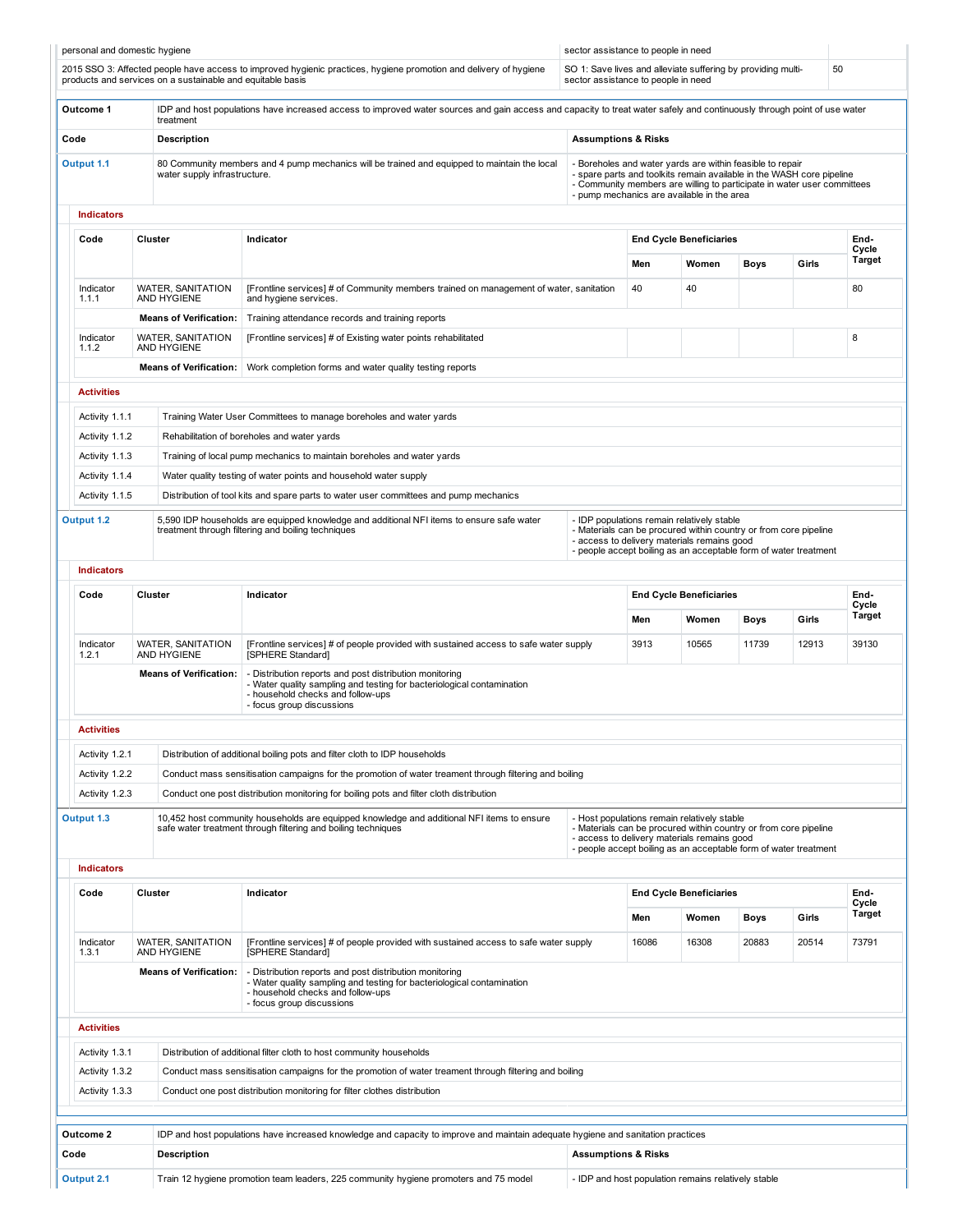| Indicator<br>2.1.1<br><b>Activities</b><br>Activity 2.1.1<br>Activity 2.1.2<br>Activity 2.1.3<br>Output 2.2<br><b>Indicators</b><br>Code<br>Indicator<br>2.2.1<br>Indicator<br>2.2.2 | <b>WATER, SANITATION</b><br>AND HYGIENE<br><b>Means of Verification:</b><br><b>Training of Model Mothers</b><br><b>IDP</b> populations<br>Cluster | [Frontline services] # of Community members trained on management of water, sanitation<br>and hygiene services.<br>- training attendance records<br>- training reports<br>Training of Hygiene Promotion Team Leaders<br>Training of Community Hygiene Promoters<br>Conduct 20 weeks of village level hygiene promotion campaigns and messaging to reach host and<br>Indicator | Men<br>118<br>- training of hygiene promoters can be completed in a timely mannor<br>- communities remain accessible<br>- communities accept the messages being passed to them | Women<br>194                   | <b>Boys</b> | Girls | Target<br>312   |
|--------------------------------------------------------------------------------------------------------------------------------------------------------------------------------------|---------------------------------------------------------------------------------------------------------------------------------------------------|-------------------------------------------------------------------------------------------------------------------------------------------------------------------------------------------------------------------------------------------------------------------------------------------------------------------------------------------------------------------------------|--------------------------------------------------------------------------------------------------------------------------------------------------------------------------------|--------------------------------|-------------|-------|-----------------|
|                                                                                                                                                                                      |                                                                                                                                                   |                                                                                                                                                                                                                                                                                                                                                                               |                                                                                                                                                                                |                                |             |       |                 |
|                                                                                                                                                                                      |                                                                                                                                                   |                                                                                                                                                                                                                                                                                                                                                                               |                                                                                                                                                                                |                                |             |       |                 |
|                                                                                                                                                                                      |                                                                                                                                                   |                                                                                                                                                                                                                                                                                                                                                                               |                                                                                                                                                                                |                                |             |       |                 |
|                                                                                                                                                                                      |                                                                                                                                                   |                                                                                                                                                                                                                                                                                                                                                                               |                                                                                                                                                                                |                                |             |       |                 |
|                                                                                                                                                                                      |                                                                                                                                                   |                                                                                                                                                                                                                                                                                                                                                                               |                                                                                                                                                                                |                                |             |       |                 |
|                                                                                                                                                                                      |                                                                                                                                                   |                                                                                                                                                                                                                                                                                                                                                                               |                                                                                                                                                                                |                                |             |       |                 |
|                                                                                                                                                                                      |                                                                                                                                                   |                                                                                                                                                                                                                                                                                                                                                                               |                                                                                                                                                                                |                                |             |       |                 |
|                                                                                                                                                                                      |                                                                                                                                                   |                                                                                                                                                                                                                                                                                                                                                                               |                                                                                                                                                                                |                                |             |       |                 |
|                                                                                                                                                                                      |                                                                                                                                                   |                                                                                                                                                                                                                                                                                                                                                                               |                                                                                                                                                                                |                                |             |       |                 |
|                                                                                                                                                                                      |                                                                                                                                                   |                                                                                                                                                                                                                                                                                                                                                                               |                                                                                                                                                                                | <b>End Cycle Beneficiaries</b> |             |       | End-<br>Cycle   |
|                                                                                                                                                                                      |                                                                                                                                                   |                                                                                                                                                                                                                                                                                                                                                                               | Men                                                                                                                                                                            | Women                          | Boys        | Girls | Target          |
|                                                                                                                                                                                      | <b>WATER, SANITATION</b><br>AND HYGIENE<br><b>Means of Verification:</b>                                                                          | [Frontline services] # of hygiene awarenes campaigns/meetings conducted                                                                                                                                                                                                                                                                                                       |                                                                                                                                                                                |                                |             |       | 20              |
|                                                                                                                                                                                      |                                                                                                                                                   |                                                                                                                                                                                                                                                                                                                                                                               |                                                                                                                                                                                |                                |             |       |                 |
|                                                                                                                                                                                      | WATER, SANITATION<br>AND HYGIENE                                                                                                                  | [Frontline Services] # of people receiving direct hygiene promotion messages                                                                                                                                                                                                                                                                                                  |                                                                                                                                                                                |                                |             |       | 84744           |
|                                                                                                                                                                                      | <b>Means of Verification:</b>                                                                                                                     | - participation records for hygiene promotion activities                                                                                                                                                                                                                                                                                                                      |                                                                                                                                                                                |                                |             |       |                 |
|                                                                                                                                                                                      |                                                                                                                                                   |                                                                                                                                                                                                                                                                                                                                                                               |                                                                                                                                                                                |                                |             |       |                 |
| <b>Activities</b>                                                                                                                                                                    |                                                                                                                                                   |                                                                                                                                                                                                                                                                                                                                                                               |                                                                                                                                                                                |                                |             |       |                 |
| Activity 2.2.1                                                                                                                                                                       |                                                                                                                                                   | Conduct regular mass hygiene promotion campaigns in villages                                                                                                                                                                                                                                                                                                                  |                                                                                                                                                                                |                                |             |       |                 |
| Activity 2.2.2                                                                                                                                                                       |                                                                                                                                                   | Formation of village level hygiene committees                                                                                                                                                                                                                                                                                                                                 |                                                                                                                                                                                |                                |             |       |                 |
| Activity 2.2.3                                                                                                                                                                       | Formation of Mother to Mother groups                                                                                                              |                                                                                                                                                                                                                                                                                                                                                                               |                                                                                                                                                                                |                                |             |       |                 |
| Activity 2.2.4                                                                                                                                                                       | Distribution of IEC materials                                                                                                                     |                                                                                                                                                                                                                                                                                                                                                                               |                                                                                                                                                                                |                                |             |       |                 |
| <b>Indicators</b>                                                                                                                                                                    | sites                                                                                                                                             |                                                                                                                                                                                                                                                                                                                                                                               | - soap or ash can be made available for handwashing<br>- materials can be procured in country or request from core pipeline                                                    |                                |             |       |                 |
| Code                                                                                                                                                                                 | Cluster                                                                                                                                           | Indicator                                                                                                                                                                                                                                                                                                                                                                     |                                                                                                                                                                                | <b>End Cycle Beneficiaries</b> |             |       | End-<br>Cycle   |
|                                                                                                                                                                                      |                                                                                                                                                   |                                                                                                                                                                                                                                                                                                                                                                               | Men                                                                                                                                                                            | Women                          | <b>Boys</b> | Girls | Target          |
| Indicator<br>2.3.1                                                                                                                                                                   | <b>WATER, SANITATION</b><br>AND HYGIENE                                                                                                           | [Frontline Services] # of handwashing stands provided to health facilities, schools and<br>nutrition sites                                                                                                                                                                                                                                                                    |                                                                                                                                                                                |                                |             |       | 30              |
|                                                                                                                                                                                      | <b>Means of Verification:</b>                                                                                                                     | - construction completeion records                                                                                                                                                                                                                                                                                                                                            |                                                                                                                                                                                |                                |             |       |                 |
| Indicator<br>2.3.2                                                                                                                                                                   | WATER, SANITATION<br>AND HYGIENE                                                                                                                  | [Frontline services] # of Community members trained on management of water, sanitation<br>and hygiene services.                                                                                                                                                                                                                                                               | 15                                                                                                                                                                             | 15                             |             |       | 30              |
|                                                                                                                                                                                      | <b>Means of Verification:</b>                                                                                                                     | - handwashing stand completion reports<br>- training records showing that one person at each facility was trained to maintain the handwashing stand                                                                                                                                                                                                                           |                                                                                                                                                                                |                                |             |       |                 |
| <b>Activities</b>                                                                                                                                                                    |                                                                                                                                                   |                                                                                                                                                                                                                                                                                                                                                                               |                                                                                                                                                                                |                                |             |       |                 |
| Activity 2.3.1                                                                                                                                                                       |                                                                                                                                                   | Install handwashing stands at health facilities, schools and nutrition sites                                                                                                                                                                                                                                                                                                  |                                                                                                                                                                                |                                |             |       |                 |
| Activity 2.3.2                                                                                                                                                                       |                                                                                                                                                   | provide additional montly soap supply to health facilities, schools and nutrition sites                                                                                                                                                                                                                                                                                       |                                                                                                                                                                                |                                |             |       |                 |
| Output 2.4                                                                                                                                                                           |                                                                                                                                                   | 2,795 vulnerable IDP households will be provided with hygiene kits                                                                                                                                                                                                                                                                                                            |                                                                                                                                                                                |                                |             |       |                 |
| <b>Indicators</b>                                                                                                                                                                    |                                                                                                                                                   |                                                                                                                                                                                                                                                                                                                                                                               |                                                                                                                                                                                |                                |             |       |                 |
| Code                                                                                                                                                                                 | Cluster                                                                                                                                           | Indicator                                                                                                                                                                                                                                                                                                                                                                     |                                                                                                                                                                                | <b>End Cycle Beneficiaries</b> |             |       | End-            |
|                                                                                                                                                                                      |                                                                                                                                                   |                                                                                                                                                                                                                                                                                                                                                                               | Men                                                                                                                                                                            | Women                          | Boys        | Girls | Cycle<br>Target |
|                                                                                                                                                                                      | WATER, SANITATION<br>AND HYGIENE                                                                                                                  | [Frontline services] # of households receiving a hygiene kit (WASH NFIs]                                                                                                                                                                                                                                                                                                      |                                                                                                                                                                                |                                |             |       | 2795            |
| Indicator<br>2.4.1                                                                                                                                                                   | <b>Means of Verification:</b>                                                                                                                     | - Distribution reports<br>- Post distribution monitoring                                                                                                                                                                                                                                                                                                                      |                                                                                                                                                                                |                                |             |       |                 |
|                                                                                                                                                                                      |                                                                                                                                                   |                                                                                                                                                                                                                                                                                                                                                                               |                                                                                                                                                                                |                                |             |       |                 |
| <b>Activities</b>                                                                                                                                                                    |                                                                                                                                                   |                                                                                                                                                                                                                                                                                                                                                                               |                                                                                                                                                                                |                                |             |       |                 |
|                                                                                                                                                                                      |                                                                                                                                                   |                                                                                                                                                                                                                                                                                                                                                                               |                                                                                                                                                                                |                                |             |       |                 |
| Activity 2.4.1                                                                                                                                                                       | Distribution of hygiene kits                                                                                                                      |                                                                                                                                                                                                                                                                                                                                                                               |                                                                                                                                                                                |                                |             |       |                 |
| Activity 2.4.2<br>Activity 2.4.3                                                                                                                                                     |                                                                                                                                                   | Conduct one post distribution monitoring for hygiene kits<br>Sensitization campaigns for use of hygiene kits                                                                                                                                                                                                                                                                  |                                                                                                                                                                                |                                |             |       |                 |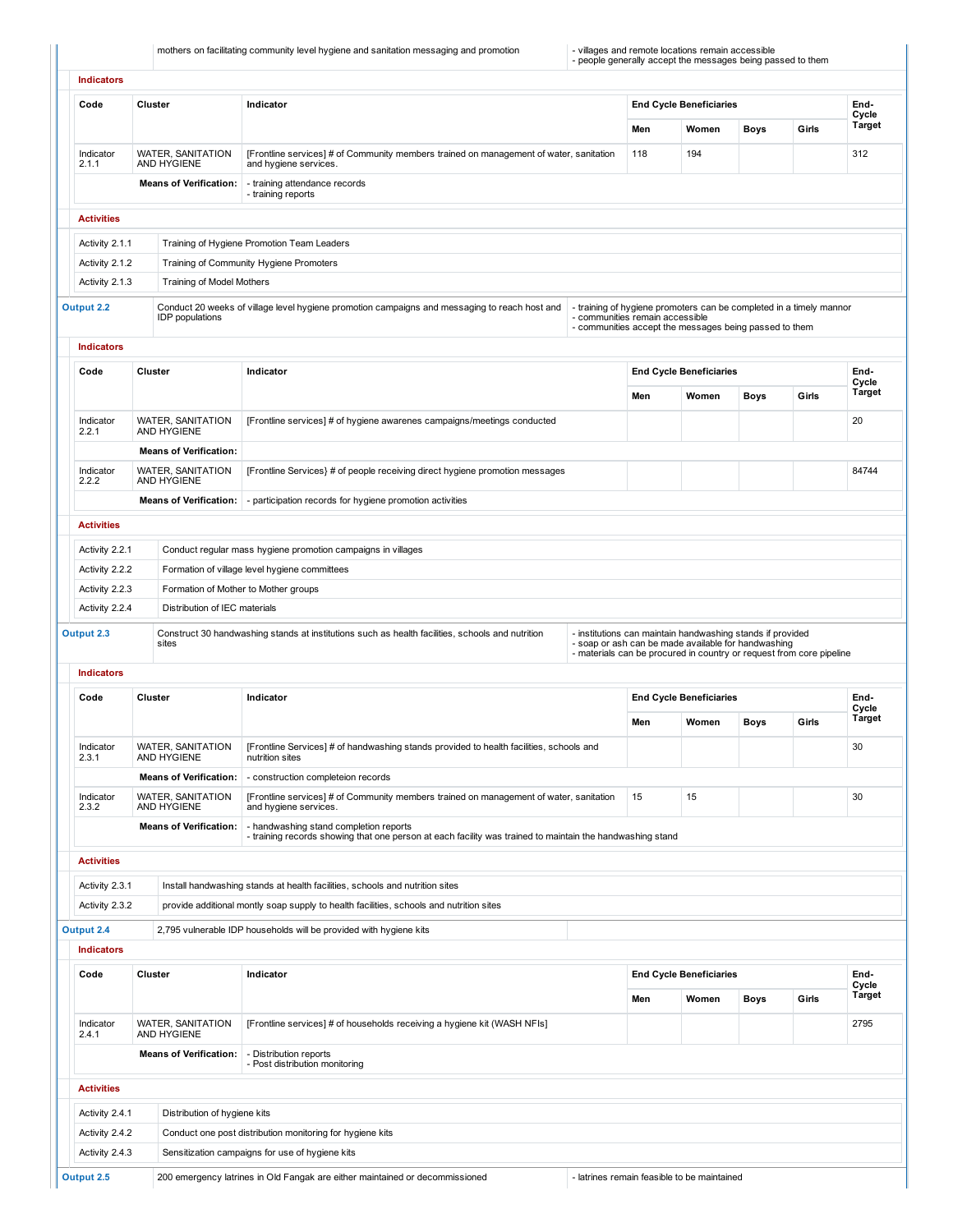|                                                   |                                                                                                                                                            |  |                                                                                                                                    |                                                                        | - decommission is possible when neccessary<br>- materials can be procured in country or from core pipeline |     |                                |   |                                |     |             |         |       |   |                        |     |
|---------------------------------------------------|------------------------------------------------------------------------------------------------------------------------------------------------------------|--|------------------------------------------------------------------------------------------------------------------------------------|------------------------------------------------------------------------|------------------------------------------------------------------------------------------------------------|-----|--------------------------------|---|--------------------------------|-----|-------------|---------|-------|---|------------------------|-----|
| <b>Indicators</b><br>Code                         | Cluster                                                                                                                                                    |  | Indicator                                                                                                                          |                                                                        |                                                                                                            |     |                                |   | <b>End Cycle Beneficiaries</b> |     |             |         |       |   | End-                   |     |
|                                                   |                                                                                                                                                            |  |                                                                                                                                    |                                                                        |                                                                                                            |     | Men                            |   | Women                          |     | Boys        |         | Girls |   | Cycle<br><b>Target</b> |     |
| Indicator                                         | <b>WATER, SANITATION</b>                                                                                                                                   |  | [Frontline services] # of gender-appropriate latrines rehabilitated                                                                |                                                                        |                                                                                                            |     |                                |   |                                |     |             |         |       |   | 200                    |     |
| 2.5.1                                             | AND HYGIENE<br><b>Means of Verification:</b>                                                                                                               |  | - construction/ rehabilitaiton reports                                                                                             |                                                                        |                                                                                                            |     |                                |   |                                |     |             |         |       |   |                        |     |
|                                                   |                                                                                                                                                            |  |                                                                                                                                    |                                                                        |                                                                                                            |     |                                |   |                                |     |             |         |       |   |                        |     |
| <b>Activities</b>                                 |                                                                                                                                                            |  |                                                                                                                                    |                                                                        |                                                                                                            |     |                                |   |                                |     |             |         |       |   |                        |     |
| Activity 2.5.1                                    |                                                                                                                                                            |  | Rehabilitate emergency latrines                                                                                                    |                                                                        |                                                                                                            |     |                                |   |                                |     |             |         |       |   |                        |     |
| Activity 2.5.2                                    |                                                                                                                                                            |  | decommission emergency latrines                                                                                                    |                                                                        |                                                                                                            |     |                                |   |                                |     |             |         |       |   |                        |     |
|                                                   |                                                                                                                                                            |  |                                                                                                                                    |                                                                        |                                                                                                            |     |                                |   |                                |     |             |         |       |   |                        |     |
| Outcome 3                                         |                                                                                                                                                            |  | Target areas are prepared for cholera outbreak through training of WASH teams on outbreak response and prepositioning of materials |                                                                        |                                                                                                            |     |                                |   |                                |     |             |         |       |   |                        |     |
| Code                                              | <b>Description</b>                                                                                                                                         |  |                                                                                                                                    |                                                                        | <b>Assumptions &amp; Risks</b>                                                                             |     |                                |   |                                |     |             |         |       |   |                        |     |
| Output 3.1                                        |                                                                                                                                                            |  | Training of 12 Hygiene Promotion Team Leaders, and 6 ACF WASH localized staff on cholera<br>prevention, preparidness and response  | - staff and team leaders are qualified to take in advanced WASH topics |                                                                                                            |     |                                |   |                                |     |             |         |       |   |                        |     |
| <b>Indicators</b>                                 |                                                                                                                                                            |  |                                                                                                                                    |                                                                        |                                                                                                            |     |                                |   |                                |     |             |         |       |   |                        |     |
| Code                                              | Cluster                                                                                                                                                    |  |                                                                                                                                    |                                                                        |                                                                                                            |     | <b>End Cycle Beneficiaries</b> |   |                                |     |             |         | End-  |   |                        |     |
|                                                   | Indicator                                                                                                                                                  |  |                                                                                                                                    |                                                                        |                                                                                                            |     |                                |   |                                |     |             |         |       |   | Cycle<br><b>Target</b> |     |
|                                                   |                                                                                                                                                            |  |                                                                                                                                    |                                                                        |                                                                                                            |     | Men                            |   | Women                          |     | <b>Boys</b> |         | Girls |   |                        |     |
| Indicator<br>3.1.1                                | <b>WATER, SANITATION</b><br>[Frontline services] # of Community members trained on management of water, sanitation<br>AND HYGIENE<br>and hygiene services. |  |                                                                                                                                    |                                                                        |                                                                                                            | 6   |                                | 6 |                                |     |             |         |       |   | 12                     |     |
|                                                   | <b>Means of Verification:</b>                                                                                                                              |  | - Training attendance records                                                                                                      |                                                                        |                                                                                                            |     |                                |   |                                |     |             |         |       |   |                        |     |
|                                                   |                                                                                                                                                            |  | - Training reports                                                                                                                 |                                                                        |                                                                                                            |     |                                |   |                                |     |             |         |       |   |                        |     |
| <b>Activities</b>                                 |                                                                                                                                                            |  |                                                                                                                                    |                                                                        |                                                                                                            |     |                                |   |                                |     |             |         |       |   |                        |     |
| Activity 3.1.1                                    |                                                                                                                                                            |  | Conduct training on cholera prevention, preparedness and response                                                                  |                                                                        |                                                                                                            |     |                                |   |                                |     |             |         |       |   |                        |     |
|                                                   |                                                                                                                                                            |  |                                                                                                                                    |                                                                        |                                                                                                            |     |                                |   |                                |     |             |         |       |   |                        |     |
|                                                   |                                                                                                                                                            |  |                                                                                                                                    |                                                                        |                                                                                                            |     |                                |   |                                |     |             |         |       |   |                        |     |
| <b>WORK PLAN</b>                                  |                                                                                                                                                            |  |                                                                                                                                    |                                                                        |                                                                                                            |     |                                |   |                                |     |             |         |       |   |                        |     |
| Project workplan for<br>activities defined in the |                                                                                                                                                            |  | <b>Activity Description (Month)</b>                                                                                                | Year                                                                   | Jan                                                                                                        | Feb |                                |   | Mar Apr May                    | Jun |             | Jul Aug | Sep   |   | Oct Nov                | Dec |
| Logical framework                                 |                                                                                                                                                            |  | Activity 1.1.1 Training Water User Committees to manage boreholes and<br>water yards                                               | 2015                                                                   |                                                                                                            |     |                                |   |                                |     |             |         |       |   |                        | X   |
|                                                   |                                                                                                                                                            |  |                                                                                                                                    | 2016                                                                   | $\mathsf{X}$                                                                                               | X   |                                |   |                                |     |             |         |       |   |                        |     |
|                                                   |                                                                                                                                                            |  | Activity 1.1.2 Rehabilitation of boreholes and water yards                                                                         | 2015                                                                   |                                                                                                            |     |                                |   |                                |     |             |         |       |   | X                      | X   |
|                                                   |                                                                                                                                                            |  |                                                                                                                                    |                                                                        | $2016$ X                                                                                                   | X   |                                |   |                                |     |             |         |       |   |                        |     |
|                                                   |                                                                                                                                                            |  | Activity 1.1.3 Training of local pump mechanics to maintain boreholes and<br>water yards                                           | 2015                                                                   |                                                                                                            |     |                                |   |                                |     |             |         |       | X | X                      |     |
|                                                   |                                                                                                                                                            |  |                                                                                                                                    | 2016                                                                   |                                                                                                            |     |                                |   |                                |     |             |         |       |   |                        |     |
|                                                   |                                                                                                                                                            |  | Activity 1.1.4 Water quality testing of water points and household water<br>supply                                                 | 2015                                                                   |                                                                                                            |     |                                |   |                                |     |             |         |       |   |                        | X   |
|                                                   |                                                                                                                                                            |  |                                                                                                                                    |                                                                        | $2016$ X                                                                                                   | X   |                                |   |                                |     |             |         |       |   |                        |     |
|                                                   |                                                                                                                                                            |  | Activity 1.2.1 Distribution of additional boiling pots and filter cloth to IDP<br>households                                       | 2015                                                                   |                                                                                                            |     |                                |   |                                |     |             |         |       |   | X                      | X   |
|                                                   |                                                                                                                                                            |  |                                                                                                                                    | 2016                                                                   |                                                                                                            |     |                                |   |                                |     |             |         |       |   |                        |     |
|                                                   |                                                                                                                                                            |  | Activity 1.2.2 Conduct mass sensitisation campaigns for the promotion of<br>water treament through filtering and boiling           | 2015                                                                   |                                                                                                            |     |                                |   |                                |     |             |         | X     | X | X                      | X   |
|                                                   |                                                                                                                                                            |  | Activity 1.1.5 Distribution of tool kits and spare parts to water user                                                             | 2015                                                                   | $2016$ X                                                                                                   | X   |                                |   |                                |     |             |         |       | X | X                      |     |
|                                                   |                                                                                                                                                            |  | committees and pump mechanics                                                                                                      | 2016                                                                   |                                                                                                            |     |                                |   |                                |     |             |         |       |   |                        |     |
|                                                   |                                                                                                                                                            |  | Activity 1.3.1 Distribution of additional filter cloth to host community                                                           | 2015                                                                   |                                                                                                            |     |                                |   |                                |     |             |         |       |   | X                      | X   |
|                                                   |                                                                                                                                                            |  | households                                                                                                                         | 2016                                                                   |                                                                                                            |     |                                |   |                                |     |             |         |       |   |                        |     |
|                                                   |                                                                                                                                                            |  | Activity 1.3.2 Conduct mass sensitisation campaigns for the promotion of                                                           | 2015                                                                   |                                                                                                            |     |                                |   |                                |     |             |         | X     | X | X                      | X   |
|                                                   |                                                                                                                                                            |  | water treament through filtering and boiling                                                                                       |                                                                        | $2016$ X                                                                                                   | X   |                                |   |                                |     |             |         |       |   |                        |     |
|                                                   |                                                                                                                                                            |  | Activity 1.3.3 Conduct one post distribution monitoring for filter clothes                                                         | 2015                                                                   |                                                                                                            |     |                                |   |                                |     |             |         |       |   |                        |     |
|                                                   |                                                                                                                                                            |  | distribution                                                                                                                       |                                                                        | $2016$ X                                                                                                   |     |                                |   |                                |     |             |         |       |   |                        |     |
|                                                   |                                                                                                                                                            |  | Activity 1.2.3 Conduct one post distribution monitoring for boiling pots and                                                       | 2015                                                                   |                                                                                                            |     |                                |   |                                |     |             |         |       |   | X                      |     |
|                                                   |                                                                                                                                                            |  | filter cloth distribution                                                                                                          |                                                                        | $2016$ X                                                                                                   |     |                                |   |                                |     |             |         |       |   |                        |     |
|                                                   |                                                                                                                                                            |  | Activity 2.1.1 Training of Hygiene Promotion Team Leaders                                                                          | 2015                                                                   |                                                                                                            |     |                                |   |                                |     |             |         | X     |   |                        |     |
|                                                   |                                                                                                                                                            |  |                                                                                                                                    | 2016                                                                   |                                                                                                            |     |                                |   |                                |     |             |         |       |   |                        |     |
|                                                   |                                                                                                                                                            |  | Activity 2.1.2 Training of Community Hygiene Promoters                                                                             | 2015                                                                   |                                                                                                            |     |                                |   |                                |     |             |         |       | X |                        |     |
|                                                   |                                                                                                                                                            |  |                                                                                                                                    | 2016                                                                   |                                                                                                            |     |                                |   |                                |     |             |         |       |   |                        |     |

Activity 2.2.1 Conduct regular mass hygiene promotion campaigns in villages 2015 X X X X X X X X X X X X X X X

Activity 2.1.3 Training of Model Mothers 2015 2015 2015

2016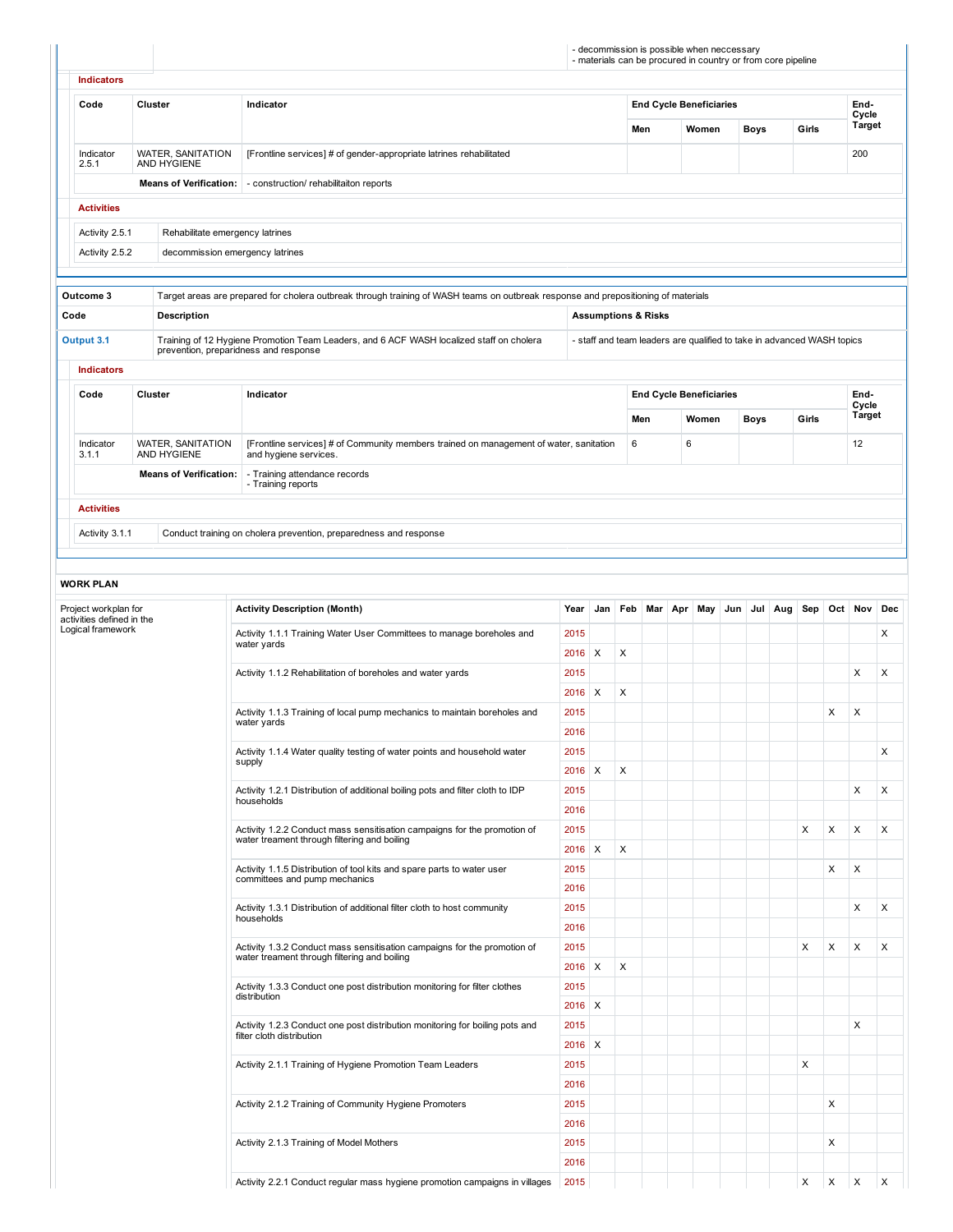|                                                                                                           | $2016$ X |                           | $\mathsf{x}$ |  |  |   |          |                                     |                |
|-----------------------------------------------------------------------------------------------------------|----------|---------------------------|--------------|--|--|---|----------|-------------------------------------|----------------|
| Activity 2.2.2 Formation of village level hygiene committees                                              | 2015     |                           |              |  |  |   |          | X                                   | $\pmb{\times}$ |
|                                                                                                           | $2016$ X |                           |              |  |  |   |          |                                     |                |
| Activity 2.2.3 Formation of Mother to Mother groups                                                       | 2015     |                           |              |  |  |   | X        | X                                   |                |
|                                                                                                           | 2016     |                           |              |  |  |   |          |                                     |                |
| Activity 2.2.4 Distribution of IEC materials                                                              | 2015     |                           |              |  |  |   | Χ        | X                                   |                |
|                                                                                                           | $2016$ X |                           |              |  |  |   |          |                                     |                |
| Activity 2.3.1 Install handwashing stands at health facilities, schools and<br>nutrition sites            | 2015     |                           |              |  |  |   | X        | X                                   |                |
|                                                                                                           | 2016     |                           |              |  |  |   |          |                                     |                |
| Activity 2.3.2 provide additional montly soap supply to health facilities, schools<br>and nutrition sites | 2015     |                           |              |  |  | X | X        | X                                   | $\times$       |
|                                                                                                           | $2016$ X |                           | X            |  |  |   |          |                                     |                |
| Activity 2.4.1 Distribution of hygiene kits                                                               | 2015     |                           |              |  |  |   | Χ        | X                                   |                |
|                                                                                                           | 2016     |                           |              |  |  |   |          |                                     |                |
| Activity 2.4.2 Conduct one post distribution monitoring for hygiene kits                                  | 2015     |                           |              |  |  |   |          | X                                   | $\pmb{\times}$ |
|                                                                                                           | $2016$ X |                           |              |  |  |   |          |                                     |                |
| Activity 2.4.3 Sensitization campaigns for use of hygiene kits                                            | 2015     |                           |              |  |  |   |          | X<br>X<br>$\times$<br>X<br>$\times$ |                |
|                                                                                                           | 2016     |                           |              |  |  |   |          |                                     |                |
| Activity 2.5.1 Rehabilitate emergency latrines                                                            | 2015     |                           |              |  |  | X | X        |                                     |                |
|                                                                                                           | 2016     | $\boldsymbol{\mathsf{X}}$ | X            |  |  |   |          |                                     |                |
| Activity 2.5.2 decommission emergency latrines                                                            | 2015     |                           |              |  |  | X | X        |                                     |                |
|                                                                                                           | $2016$ X |                           | X            |  |  |   |          |                                     |                |
| Activity 3.1.1 Conduct training on cholera prevention, preparedness and<br>response                       | 2015     |                           |              |  |  | X | $\times$ |                                     |                |
|                                                                                                           | 2016     |                           |              |  |  |   |          |                                     |                |

## M & R DETAILS

| <b>Monitoring &amp; Reporting Plan:</b><br>Describe how you will monitor the<br>implementation of each activity.<br>Describe the tools you plan to use<br>(checklist, photo, questionnaires,<br>interviews, suggestion box etc.) in<br>order to collect data and how you will<br>store data. Explain the frequency type<br>and protocol of reporting (how often do<br>you report about what to whom?).<br>State if, when and how you plan to<br>evaluate your project. | Monitoring of project activities will be done weekly by field staff under the guidance and supervision of the Field Coordinator and Programme Managers. Gender and<br>age data breakdown will be carried out as well as response to feedback from the various groups and their vulnerabilities. Qualitative and quantitative tools will be<br>used to capture, record and analyse the data collected in regular basis. The ACF field team is specifically responsible for the collection of monitoring data for the<br>project activities and this is then processed and analysed by the program manager and WASH coordinator for ACF using our APR monitoring tool which tracks the<br>progress of the project against the indicators and outputs that is outlined in the proposal. For that, an Activity Progress Report (APR) will be prepared and used,<br>including the original work plan, real advances in activity implementation, constraints, indicators, sources of information and staff responsibilities. For quality<br>assurance purposes, technical support on specific program activities will be provided by Technical Advisors from HQs.<br>Since this program relies heavily on the distribution of hygiene and NFI items, a strong focus will be placed on post-distribution monitoring (PDM) and follow-up.<br>Specifically, 3 PDMs will be completed with a detailed quantitative and qualitative analysis to determine the effectiveness of the items that are distributed and to<br>determine how to improve the associated sensitization campaigns. As ACF is promoting use of boiling and filter cloth, a unique monitoring system will be put in place<br>with reqular weekly data being collected by the community hygiene promoters. Water quality analysis will be conducted during two field visits by our laboratory<br>supervisor who will be sent for an baseline and endline assessment of the water quality, both household level and raw water.<br>Tailor made forms will be used by the wash program team to collect relevant statistical data to feed into ACF database. Qualitative data, human stories, lessons<br>learnt and best practices will be documented by the teams and feed into the Project Management Cycle to refine and further contextualize project activities.<br>ACF will put in place a simple community feedback mechanism to secure application of good management practices. In order to ensure accountability, the target<br>beneficiaries will be involved at all stages of the project cycle.<br>ACF will comply in a timely manner to all reporting requirements set by donors and the nutrition cluster. |
|------------------------------------------------------------------------------------------------------------------------------------------------------------------------------------------------------------------------------------------------------------------------------------------------------------------------------------------------------------------------------------------------------------------------------------------------------------------------|-------------------------------------------------------------------------------------------------------------------------------------------------------------------------------------------------------------------------------------------------------------------------------------------------------------------------------------------------------------------------------------------------------------------------------------------------------------------------------------------------------------------------------------------------------------------------------------------------------------------------------------------------------------------------------------------------------------------------------------------------------------------------------------------------------------------------------------------------------------------------------------------------------------------------------------------------------------------------------------------------------------------------------------------------------------------------------------------------------------------------------------------------------------------------------------------------------------------------------------------------------------------------------------------------------------------------------------------------------------------------------------------------------------------------------------------------------------------------------------------------------------------------------------------------------------------------------------------------------------------------------------------------------------------------------------------------------------------------------------------------------------------------------------------------------------------------------------------------------------------------------------------------------------------------------------------------------------------------------------------------------------------------------------------------------------------------------------------------------------------------------------------------------------------------------------------------------------------------------------------------------------------------------------------------------------------------------------------------------------------------------------------------------------------------------------------------------------------------------------------------------------------------------------------------------------------------------------------------------------------------------------------------------------------------------|
| <b>OTHER INFORMATION</b>                                                                                                                                                                                                                                                                                                                                                                                                                                               |                                                                                                                                                                                                                                                                                                                                                                                                                                                                                                                                                                                                                                                                                                                                                                                                                                                                                                                                                                                                                                                                                                                                                                                                                                                                                                                                                                                                                                                                                                                                                                                                                                                                                                                                                                                                                                                                                                                                                                                                                                                                                                                                                                                                                                                                                                                                                                                                                                                                                                                                                                                                                                                                               |
| Accountability to Affected Populations                                                                                                                                                                                                                                                                                                                                                                                                                                 | Globally, ACF follow the 2010, Humanitarian Accountability Partnership (HAP) quidelines for accountability to affected populations. In practice this focuses on 5 key<br>commitments for how ACF works with affected populations.                                                                                                                                                                                                                                                                                                                                                                                                                                                                                                                                                                                                                                                                                                                                                                                                                                                                                                                                                                                                                                                                                                                                                                                                                                                                                                                                                                                                                                                                                                                                                                                                                                                                                                                                                                                                                                                                                                                                                                                                                                                                                                                                                                                                                                                                                                                                                                                                                                             |
|                                                                                                                                                                                                                                                                                                                                                                                                                                                                        | 1. Transparency: Provide accessible and timely information to affected populations on organizational procedures, structures and processes that affect them to<br>ensure that they can make informed decisions and choices, and facilitate a dialogue between an organisation and its affected populations over information<br>provision.                                                                                                                                                                                                                                                                                                                                                                                                                                                                                                                                                                                                                                                                                                                                                                                                                                                                                                                                                                                                                                                                                                                                                                                                                                                                                                                                                                                                                                                                                                                                                                                                                                                                                                                                                                                                                                                                                                                                                                                                                                                                                                                                                                                                                                                                                                                                      |
|                                                                                                                                                                                                                                                                                                                                                                                                                                                                        | 2. Feedback and complaints: Actively seek the views of affected populations to improve policy and practice in programming, ensuring that feedback and complaints<br>mechanisms are streamlined, appropriate and robust enough to deal with (communicate, receive, process, respond to and learn from) complaints about breaches<br>in policy and stakeholder dissatisfaction.                                                                                                                                                                                                                                                                                                                                                                                                                                                                                                                                                                                                                                                                                                                                                                                                                                                                                                                                                                                                                                                                                                                                                                                                                                                                                                                                                                                                                                                                                                                                                                                                                                                                                                                                                                                                                                                                                                                                                                                                                                                                                                                                                                                                                                                                                                 |
|                                                                                                                                                                                                                                                                                                                                                                                                                                                                        | 3. Participation: Enable affected populations to play an active role in the decision-making processes that affect them through the establishment of clear guidelines<br>and practices to engage them appropriately and ensure that the most marginalised and affected are represented and have influence.                                                                                                                                                                                                                                                                                                                                                                                                                                                                                                                                                                                                                                                                                                                                                                                                                                                                                                                                                                                                                                                                                                                                                                                                                                                                                                                                                                                                                                                                                                                                                                                                                                                                                                                                                                                                                                                                                                                                                                                                                                                                                                                                                                                                                                                                                                                                                                     |
|                                                                                                                                                                                                                                                                                                                                                                                                                                                                        | 4. Design, monitoring and evaluation: Design, monitor and evaluate the goals and objectives of programmes with the involvement of affected populations, feeding<br>learning back into the organisation on an ongoing basis and reporting on the results of the process                                                                                                                                                                                                                                                                                                                                                                                                                                                                                                                                                                                                                                                                                                                                                                                                                                                                                                                                                                                                                                                                                                                                                                                                                                                                                                                                                                                                                                                                                                                                                                                                                                                                                                                                                                                                                                                                                                                                                                                                                                                                                                                                                                                                                                                                                                                                                                                                        |
|                                                                                                                                                                                                                                                                                                                                                                                                                                                                        | 5. Leadership/Governance: Demonstrate their commitment to accountability to affected populations by ensuring feedback and accountability mechanisms are<br>integrated into country strategies, programme proposals, monitoring and evaluations, recruitment, staff inductions, trainings and performance management,<br>partnership agreements, and highlighted in reporting.                                                                                                                                                                                                                                                                                                                                                                                                                                                                                                                                                                                                                                                                                                                                                                                                                                                                                                                                                                                                                                                                                                                                                                                                                                                                                                                                                                                                                                                                                                                                                                                                                                                                                                                                                                                                                                                                                                                                                                                                                                                                                                                                                                                                                                                                                                 |
|                                                                                                                                                                                                                                                                                                                                                                                                                                                                        | We also understand that working to implement these commitments can be particularly challenging when humanitarian access is limited or absent For example,<br>communication and information flow can be intermittent and difficulties can emerge in ensuring participation or representation; basic elements of an accountable<br>response. Therefor we will work closely with other partners in the affected areas to ensure that a harmonize approach to the key aspects of HAP quidelines can be<br>adapted.                                                                                                                                                                                                                                                                                                                                                                                                                                                                                                                                                                                                                                                                                                                                                                                                                                                                                                                                                                                                                                                                                                                                                                                                                                                                                                                                                                                                                                                                                                                                                                                                                                                                                                                                                                                                                                                                                                                                                                                                                                                                                                                                                                |
| Implementation Plan: Describe for<br>each activity how you plan to<br>implement it and who is carrying out<br>what.                                                                                                                                                                                                                                                                                                                                                    | ACF will carry out the planned activities by prioritizing the relative needs of the population as well taking into consideration the operational constraints of material<br>deliveries into these remote areas. The most recent assessment show that the most critical need is the provision of safe water supply to prevent the potential of a<br>cholera outbreak occurring in high risk areas.                                                                                                                                                                                                                                                                                                                                                                                                                                                                                                                                                                                                                                                                                                                                                                                                                                                                                                                                                                                                                                                                                                                                                                                                                                                                                                                                                                                                                                                                                                                                                                                                                                                                                                                                                                                                                                                                                                                                                                                                                                                                                                                                                                                                                                                                             |
|                                                                                                                                                                                                                                                                                                                                                                                                                                                                        | The supervision of the project will be run by the WASH program manager who will rove between Old Fangak and Keew. The activities in the area of Keew will start<br>slightly later that Old Fangak as SI is currently operating a rapid WASH response in Keew and ACF will then take over activities from them once they pull out. Two<br>deputy program managers will assist the program manager with one based in Old Fangak and the other based in Keew. The activities in Toch will be run from Old<br>Fangak which is accessible by a two hour boat ride. Hygiene promotion assistances and WASH technicians will be supporting in each of the field sites for the<br>implementation of daily activities. CHPs and other community based volunteers will be selected from each of the communities being targeted in this project.                                                                                                                                                                                                                                                                                                                                                                                                                                                                                                                                                                                                                                                                                                                                                                                                                                                                                                                                                                                                                                                                                                                                                                                                                                                                                                                                                                                                                                                                                                                                                                                                                                                                                                                                                                                                                                         |
|                                                                                                                                                                                                                                                                                                                                                                                                                                                                        | A brief summary of the key aspects of the implementation plan is as follows                                                                                                                                                                                                                                                                                                                                                                                                                                                                                                                                                                                                                                                                                                                                                                                                                                                                                                                                                                                                                                                                                                                                                                                                                                                                                                                                                                                                                                                                                                                                                                                                                                                                                                                                                                                                                                                                                                                                                                                                                                                                                                                                                                                                                                                                                                                                                                                                                                                                                                                                                                                                   |
|                                                                                                                                                                                                                                                                                                                                                                                                                                                                        | Water Supply Activities:<br>1. ACF will first undertake a rapid assessment for the number of households in need of additional water treatment NFI materials such as boiling pots and filter cloth.<br>This is in order to immediately order materials from the core pipeline and to undertake additional procurement in Juba to arrange charter flight deliveries to the                                                                                                                                                                                                                                                                                                                                                                                                                                                                                                                                                                                                                                                                                                                                                                                                                                                                                                                                                                                                                                                                                                                                                                                                                                                                                                                                                                                                                                                                                                                                                                                                                                                                                                                                                                                                                                                                                                                                                                                                                                                                                                                                                                                                                                                                                                      |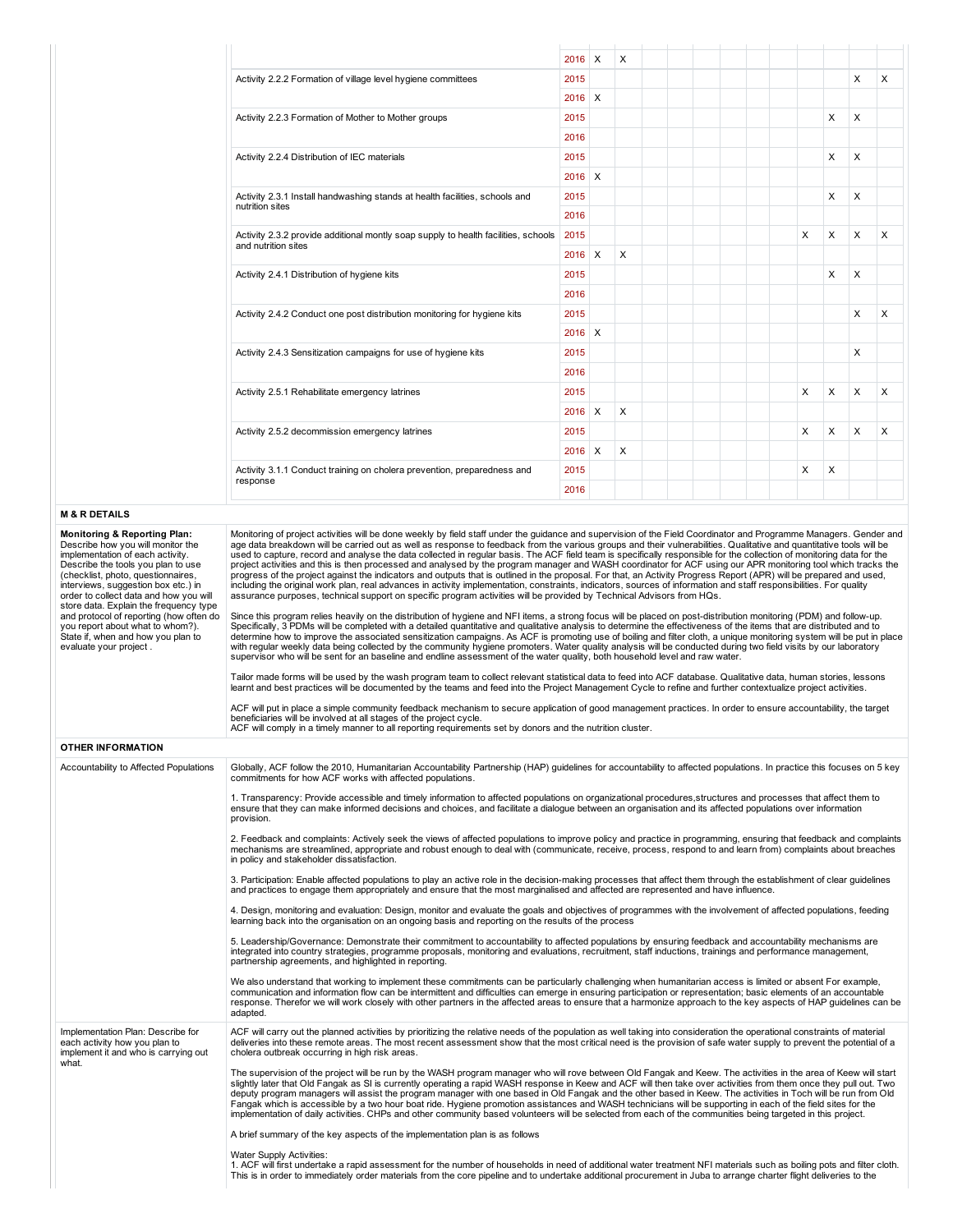|                 |                                                                                                                                                                                                                      | affected areas.<br>maintaining these water points.                                                                                                                                                                                                                                                                           |       |                |                      |          |                                                            |          | the program and then can be continually sensitized with with appropriate messaging on safe water treatment.                                                                                                                                  | 2. The distribution of hygiene kits and NFI materials will be prioritized so that IDP and host populations will have access to acceptable water treatment throughout<br>3. The rehabilitation of boreholes will start once ACF has identified and trained local pump mechanics as well as equipping them with toolkits and spare parts for                                                                                                                                                                                                                                                                                                                                                                                                                                                                                                                                                                                                                                                                                                                                                                                                                                                                                                                                              |          |           |
|-----------------|----------------------------------------------------------------------------------------------------------------------------------------------------------------------------------------------------------------------|------------------------------------------------------------------------------------------------------------------------------------------------------------------------------------------------------------------------------------------------------------------------------------------------------------------------------|-------|----------------|----------------------|----------|------------------------------------------------------------|----------|----------------------------------------------------------------------------------------------------------------------------------------------------------------------------------------------------------------------------------------------|-----------------------------------------------------------------------------------------------------------------------------------------------------------------------------------------------------------------------------------------------------------------------------------------------------------------------------------------------------------------------------------------------------------------------------------------------------------------------------------------------------------------------------------------------------------------------------------------------------------------------------------------------------------------------------------------------------------------------------------------------------------------------------------------------------------------------------------------------------------------------------------------------------------------------------------------------------------------------------------------------------------------------------------------------------------------------------------------------------------------------------------------------------------------------------------------------------------------------------------------------------------------------------------------|----------|-----------|
|                 |                                                                                                                                                                                                                      | <b>Hygiene Promotion:</b><br>messaging for the hygiene promotion activities.<br>the household level with a traget of 75 model mothers trained on key messaging.<br>children sessions), household visits, special events, and mass campaigns.                                                                                 |       |                |                      |          |                                                            |          |                                                                                                                                                                                                                                              | 1. The hygiene promotion teams will start by identifying women and men for community hygiene promoters (CHPs) who will then be trained on delivering key<br>2. Mother to mother support groups that are being run by the Nutrition actors in the target areas will be trained and reinforced on hygiene promotion messaging at<br>3. Once the CHPs and model mothers are trained, they will be delivering daily hygiene promotion messaging to communities through group sessions (both adult and                                                                                                                                                                                                                                                                                                                                                                                                                                                                                                                                                                                                                                                                                                                                                                                       |          |           |
|                 |                                                                                                                                                                                                                      | Sanitation:<br>maintained for continued use or decommissioned if necessary.                                                                                                                                                                                                                                                  |       |                |                      |          |                                                            |          |                                                                                                                                                                                                                                              | 1. ACF will maintain the 200 emergency latrines in Old Fangak which were previously constructed by SI in the first quarter of 2015. The latrines will either be                                                                                                                                                                                                                                                                                                                                                                                                                                                                                                                                                                                                                                                                                                                                                                                                                                                                                                                                                                                                                                                                                                                         |          |           |
|                 | Coordination with other Organizations                                                                                                                                                                                | Name of the organization                                                                                                                                                                                                                                                                                                     |       |                |                      |          | Areas/activities of collaboration and rationale            |          |                                                                                                                                                                                                                                              |                                                                                                                                                                                                                                                                                                                                                                                                                                                                                                                                                                                                                                                                                                                                                                                                                                                                                                                                                                                                                                                                                                                                                                                                                                                                                         |          |           |
| in project area |                                                                                                                                                                                                                      | 1. S1                                                                                                                                                                                                                                                                                                                        |       |                |                      |          | activities in this areas once they pull out                |          |                                                                                                                                                                                                                                              | Keew - SI will be undertaking a rapid response for 2 months in Keew, starting at the end of July. ACF will then take over WASH                                                                                                                                                                                                                                                                                                                                                                                                                                                                                                                                                                                                                                                                                                                                                                                                                                                                                                                                                                                                                                                                                                                                                          |          |           |
|                 |                                                                                                                                                                                                                      | 2. MSF-France                                                                                                                                                                                                                                                                                                                |       |                |                      |          | Old Fangak - Coordinate on cholera prevention and response |          |                                                                                                                                                                                                                                              |                                                                                                                                                                                                                                                                                                                                                                                                                                                                                                                                                                                                                                                                                                                                                                                                                                                                                                                                                                                                                                                                                                                                                                                                                                                                                         |          |           |
|                 |                                                                                                                                                                                                                      | 3. Hold the Child                                                                                                                                                                                                                                                                                                            |       |                |                      |          |                                                            |          | Coordination on Nutrition and WASH activities in the Old Fagak area                                                                                                                                                                          |                                                                                                                                                                                                                                                                                                                                                                                                                                                                                                                                                                                                                                                                                                                                                                                                                                                                                                                                                                                                                                                                                                                                                                                                                                                                                         |          |           |
|                 | Environmental Marker Code                                                                                                                                                                                            |                                                                                                                                                                                                                                                                                                                              |       |                |                      |          |                                                            |          |                                                                                                                                                                                                                                              |                                                                                                                                                                                                                                                                                                                                                                                                                                                                                                                                                                                                                                                                                                                                                                                                                                                                                                                                                                                                                                                                                                                                                                                                                                                                                         |          |           |
|                 | Gender Marker Code                                                                                                                                                                                                   | 2a-The project is designed to contribute significantly to gender equality                                                                                                                                                                                                                                                    |       |                |                      |          |                                                            |          |                                                                                                                                                                                                                                              |                                                                                                                                                                                                                                                                                                                                                                                                                                                                                                                                                                                                                                                                                                                                                                                                                                                                                                                                                                                                                                                                                                                                                                                                                                                                                         |          |           |
|                 | Justify Chosen Gender Marker Code                                                                                                                                                                                    | and girls are adequately addressed.                                                                                                                                                                                                                                                                                          |       |                |                      |          |                                                            |          |                                                                                                                                                                                                                                              | Recent assessments from the targeted catchment areas indicate the that displaced population is estimated to be over 70% female (women and girls) and the<br>remaining are male (mostly boys of under 18 years and few elderly men). There is also data indicating an overall low level of protection that is afforded to displaced<br>households, many of who are residing within the host community, living without sufficient space or shelter to provide adequate safety for women and girls during<br>reqular WASH related activities. These increased protection related risks includes women and girls often walking long distances to collect water and going into the<br>exposed bush to defecate. This emphasizes the critical gender and age specific programming that is needed in order to ensure that the specific needs of women                                                                                                                                                                                                                                                                                                                                                                                                                                          |          |           |
|                 |                                                                                                                                                                                                                      |                                                                                                                                                                                                                                                                                                                              |       |                |                      |          |                                                            |          |                                                                                                                                                                                                                                              | ACF's programming will have a strong gender focus that will contribute to improving access to WASH service provision to women and girls by implementing<br>specifically targeted activities that will address the ongoing challenges related for these groups for both IDP and host populations. This will include increasing<br>access to water storage and rehabilitating water sources that are closer to households in order to reduce the number of long trips to fetch water. For hygiene<br>promotion, general community mobilization will focus heavily on households practices in which primarily women and girls are engaged with. ACF will ensure an<br>appropriate gender balance during the selection of community hygiene promoters (CHPs) and conduct gender specific and age specific group sessions activities<br>that can focus on the different needs of both men and women. Building on the success of similar ACF programs in South Sudan, ACF will form mother to mother<br>groups to utilize the influence of peer to peer behavior change and ensure that women and girls have a open environment in which they can express their<br>challenges related to WASH and learn coping mechanisms and positive behaviors from key women role models in the community. |          |           |
|                 |                                                                                                                                                                                                                      | Program. Gender and needs analysis will be taken into consideration when designing our projects.                                                                                                                                                                                                                             |       |                |                      |          |                                                            |          |                                                                                                                                                                                                                                              | Furthermore, ACF shall ensure that the NFI kits components include sanitary towels besides mainstreaming MHM in its school health programs. Including women<br>in decision making in the management of the water facilities and the village hygiene committees is also one of the key things that ACF shall undertake. As ACF own<br>internal requirements, reporting be gender - disaggregated. ACF intends to use the South Sudan WASH and GBV matrix as a checklist of the design of her WASH                                                                                                                                                                                                                                                                                                                                                                                                                                                                                                                                                                                                                                                                                                                                                                                        |          |           |
|                 | <b>Protection Mainstreaming</b>                                                                                                                                                                                      | This includes the following actions.                                                                                                                                                                                                                                                                                         |       |                |                      |          |                                                            |          |                                                                                                                                                                                                                                              | ACF will ensure the follow minimum package for protection mainstreaming in WASH is implemented in accordance with global and national standards for protection.                                                                                                                                                                                                                                                                                                                                                                                                                                                                                                                                                                                                                                                                                                                                                                                                                                                                                                                                                                                                                                                                                                                         |          |           |
|                 |                                                                                                                                                                                                                      | 2. Assess whether inequitable access to water and / or sanitation facilities is causing tension or conflict<br>3. Make sure that the beneficiaries are aware of their rights to equitable and safe water<br>promotion programmes<br>5. Include representatives of different groups in participatory processes and committees |       |                |                      |          |                                                            |          | 1. Identify local authorities responsible for WASH programmes and strengthen and support their role where possible<br>6. Support provision of WASH facilities for all infrastructure, including learning or meeting sites and health centres | 4. Monitor whether any individuals or groups control WASH facilities and/or discriminate against certain individuals or groups gaining access to facilities or hygiene                                                                                                                                                                                                                                                                                                                                                                                                                                                                                                                                                                                                                                                                                                                                                                                                                                                                                                                                                                                                                                                                                                                  |          |           |
|                 | Safety and Security                                                                                                                                                                                                  | taken.                                                                                                                                                                                                                                                                                                                       |       |                |                      |          |                                                            |          |                                                                                                                                                                                                                                              | The target areas of the project remain relatively stable and free from recent conflict in the past 6 months. This area is controlled by the SPLA-IO and is mostly<br>inaccessible by road, making this an ideal area for IDPs to seek safety. ACF works closely with the local authorities to ensure that up to date information is<br>gathered about the situation in Fangak county and as well participates in the weekly humanitarian coordination meetings held in Old Fangak Town. ACF will routinely<br>assess the overall security situation in the target areas and ensure that safety of the field staff and workers can be ensured and that unnecessary risks are not                                                                                                                                                                                                                                                                                                                                                                                                                                                                                                                                                                                                         |          |           |
| Access          |                                                                                                                                                                                                                      |                                                                                                                                                                                                                                                                                                                              |       |                |                      |          |                                                            |          |                                                                                                                                                                                                                                              | The 3 targeted areas outlined in the proposal currently have good access for humanitarian aid. Old Fangak and Keew have regular UNHAS flight access and Toch<br>can be accessed by boat from Old Fangak Town. The fact that many of these areas are inaccessible by road during the rainy season makes them a relatively<br>stable place for IDPs seek safety from conflict. The greatest risk in this area is that Old Fangak is a major military site for the SPLA-IO who are in control of much of<br>the surrounding area and could potentially make this a target for future conflict depending on how accessible this area becomes in the dry season.                                                                                                                                                                                                                                                                                                                                                                                                                                                                                                                                                                                                                             |          |           |
|                 |                                                                                                                                                                                                                      | for charter flight deliveries.                                                                                                                                                                                                                                                                                               |       |                |                      |          |                                                            |          |                                                                                                                                                                                                                                              | ACF currently has a full operational base in Old Fangak with access to Toch by boat. Additionally ACF has a sub-base in Keew, operating from the base of CMA<br>which is the nutirition and health partner in the area. Both of these areas are accessible by UNHAS weekly fights and can be accessed with fixed wing light aircraft                                                                                                                                                                                                                                                                                                                                                                                                                                                                                                                                                                                                                                                                                                                                                                                                                                                                                                                                                    |          |           |
| <b>BUDGET</b>   |                                                                                                                                                                                                                      |                                                                                                                                                                                                                                                                                                                              |       |                |                      |          |                                                            |          |                                                                                                                                                                                                                                              |                                                                                                                                                                                                                                                                                                                                                                                                                                                                                                                                                                                                                                                                                                                                                                                                                                                                                                                                                                                                                                                                                                                                                                                                                                                                                         |          |           |
|                 | 1 Staff and Other Personnel Costs (please itemize costs of staff, consultants and other personnel to be recruited directly by the implementing partner for project implementation)<br>Code   Budget Line Description |                                                                                                                                                                                                                                                                                                                              | D / S | Unit           | Unit                 | Duration | Percent                                                    | Total    | 2015                                                                                                                                                                                                                                         |                                                                                                                                                                                                                                                                                                                                                                                                                                                                                                                                                                                                                                                                                                                                                                                                                                                                                                                                                                                                                                                                                                                                                                                                                                                                                         | 2016     | Quarterly |
|                 |                                                                                                                                                                                                                      |                                                                                                                                                                                                                                                                                                                              |       | Quantity       | Cost                 |          | Charged to<br>CHF <i>i</i> ERF                             | Cost     |                                                                                                                                                                                                                                              |                                                                                                                                                                                                                                                                                                                                                                                                                                                                                                                                                                                                                                                                                                                                                                                                                                                                                                                                                                                                                                                                                                                                                                                                                                                                                         |          | Total     |
|                 |                                                                                                                                                                                                                      |                                                                                                                                                                                                                                                                                                                              |       |                |                      |          |                                                            |          | Q3                                                                                                                                                                                                                                           | Q4                                                                                                                                                                                                                                                                                                                                                                                                                                                                                                                                                                                                                                                                                                                                                                                                                                                                                                                                                                                                                                                                                                                                                                                                                                                                                      | Q1       |           |
| 1.1             | <b>Country Director</b>                                                                                                                                                                                              |                                                                                                                                                                                                                                                                                                                              | S     | 1              | $9975 \, 6$          |          | 6.00%                                                      | 3,591.00 | 1,197.00                                                                                                                                                                                                                                     | 1,197.00                                                                                                                                                                                                                                                                                                                                                                                                                                                                                                                                                                                                                                                                                                                                                                                                                                                                                                                                                                                                                                                                                                                                                                                                                                                                                | 1,197.00 | 3,591.00  |
|                 | Juba based staff                                                                                                                                                                                                     |                                                                                                                                                                                                                                                                                                                              |       |                |                      |          |                                                            |          |                                                                                                                                                                                                                                              |                                                                                                                                                                                                                                                                                                                                                                                                                                                                                                                                                                                                                                                                                                                                                                                                                                                                                                                                                                                                                                                                                                                                                                                                                                                                                         |          |           |
| 1.2             | <b>Finance Coordinator</b><br>Juba based staff                                                                                                                                                                       |                                                                                                                                                                                                                                                                                                                              | S     | $\mathbf{1}$   | $9509$ 6             |          | 7.00%                                                      | 3,993.78 | 1,331.26                                                                                                                                                                                                                                     | 1,331.26                                                                                                                                                                                                                                                                                                                                                                                                                                                                                                                                                                                                                                                                                                                                                                                                                                                                                                                                                                                                                                                                                                                                                                                                                                                                                | 1,331.26 | 3,993.78  |
| 1.3             | Logistics Coordinator                                                                                                                                                                                                |                                                                                                                                                                                                                                                                                                                              | S     | 1              | 8859 6               |          | 7.00%                                                      | 3,720.78 | 1,240.26                                                                                                                                                                                                                                     | 1,240.26                                                                                                                                                                                                                                                                                                                                                                                                                                                                                                                                                                                                                                                                                                                                                                                                                                                                                                                                                                                                                                                                                                                                                                                                                                                                                | 1,240.26 | 3,720.78  |
|                 | Juba based staff                                                                                                                                                                                                     |                                                                                                                                                                                                                                                                                                                              |       |                |                      |          |                                                            |          |                                                                                                                                                                                                                                              |                                                                                                                                                                                                                                                                                                                                                                                                                                                                                                                                                                                                                                                                                                                                                                                                                                                                                                                                                                                                                                                                                                                                                                                                                                                                                         |          |           |
| 1.4             | <b>HR Coordinator</b>                                                                                                                                                                                                |                                                                                                                                                                                                                                                                                                                              | S     | 1              | 8209 6               |          | 7.00%                                                      | 3,447.78 | 1,149.26                                                                                                                                                                                                                                     | 1,149.26                                                                                                                                                                                                                                                                                                                                                                                                                                                                                                                                                                                                                                                                                                                                                                                                                                                                                                                                                                                                                                                                                                                                                                                                                                                                                | 1,149.26 | 3,447.78  |
|                 | Juba based staff                                                                                                                                                                                                     |                                                                                                                                                                                                                                                                                                                              |       |                |                      |          |                                                            |          |                                                                                                                                                                                                                                              |                                                                                                                                                                                                                                                                                                                                                                                                                                                                                                                                                                                                                                                                                                                                                                                                                                                                                                                                                                                                                                                                                                                                                                                                                                                                                         |          |           |
| 1.5             | Compliance Manager                                                                                                                                                                                                   |                                                                                                                                                                                                                                                                                                                              | S     | 1 <sup>1</sup> | $7125$ 6             |          | 7.00%                                                      | 2,992.50 | 997.50                                                                                                                                                                                                                                       | 997.50                                                                                                                                                                                                                                                                                                                                                                                                                                                                                                                                                                                                                                                                                                                                                                                                                                                                                                                                                                                                                                                                                                                                                                                                                                                                                  | 997.50   | 2,992.50  |
|                 | Juba based staff                                                                                                                                                                                                     |                                                                                                                                                                                                                                                                                                                              |       |                |                      |          |                                                            |          |                                                                                                                                                                                                                                              |                                                                                                                                                                                                                                                                                                                                                                                                                                                                                                                                                                                                                                                                                                                                                                                                                                                                                                                                                                                                                                                                                                                                                                                                                                                                                         |          |           |
| 1.6             | Supply Chain Manager                                                                                                                                                                                                 |                                                                                                                                                                                                                                                                                                                              | S     |                | $1 \mid 7125 \mid 6$ |          | 7.00%                                                      | 2,992.50 | 997.50                                                                                                                                                                                                                                       | 997.50                                                                                                                                                                                                                                                                                                                                                                                                                                                                                                                                                                                                                                                                                                                                                                                                                                                                                                                                                                                                                                                                                                                                                                                                                                                                                  | 997.50   | 2,992.50  |
|                 | Juba based staff                                                                                                                                                                                                     |                                                                                                                                                                                                                                                                                                                              |       |                |                      |          |                                                            |          |                                                                                                                                                                                                                                              |                                                                                                                                                                                                                                                                                                                                                                                                                                                                                                                                                                                                                                                                                                                                                                                                                                                                                                                                                                                                                                                                                                                                                                                                                                                                                         |          |           |
| 1.7             | <b>Field Logistics Manager</b>                                                                                                                                                                                       |                                                                                                                                                                                                                                                                                                                              | D     |                | 1 1750 4             |          | 100.00%                                                    | 7,000.00 | 2,333.00                                                                                                                                                                                                                                     | 2,333.00                                                                                                                                                                                                                                                                                                                                                                                                                                                                                                                                                                                                                                                                                                                                                                                                                                                                                                                                                                                                                                                                                                                                                                                                                                                                                | 2,334.00 | 7,000.00  |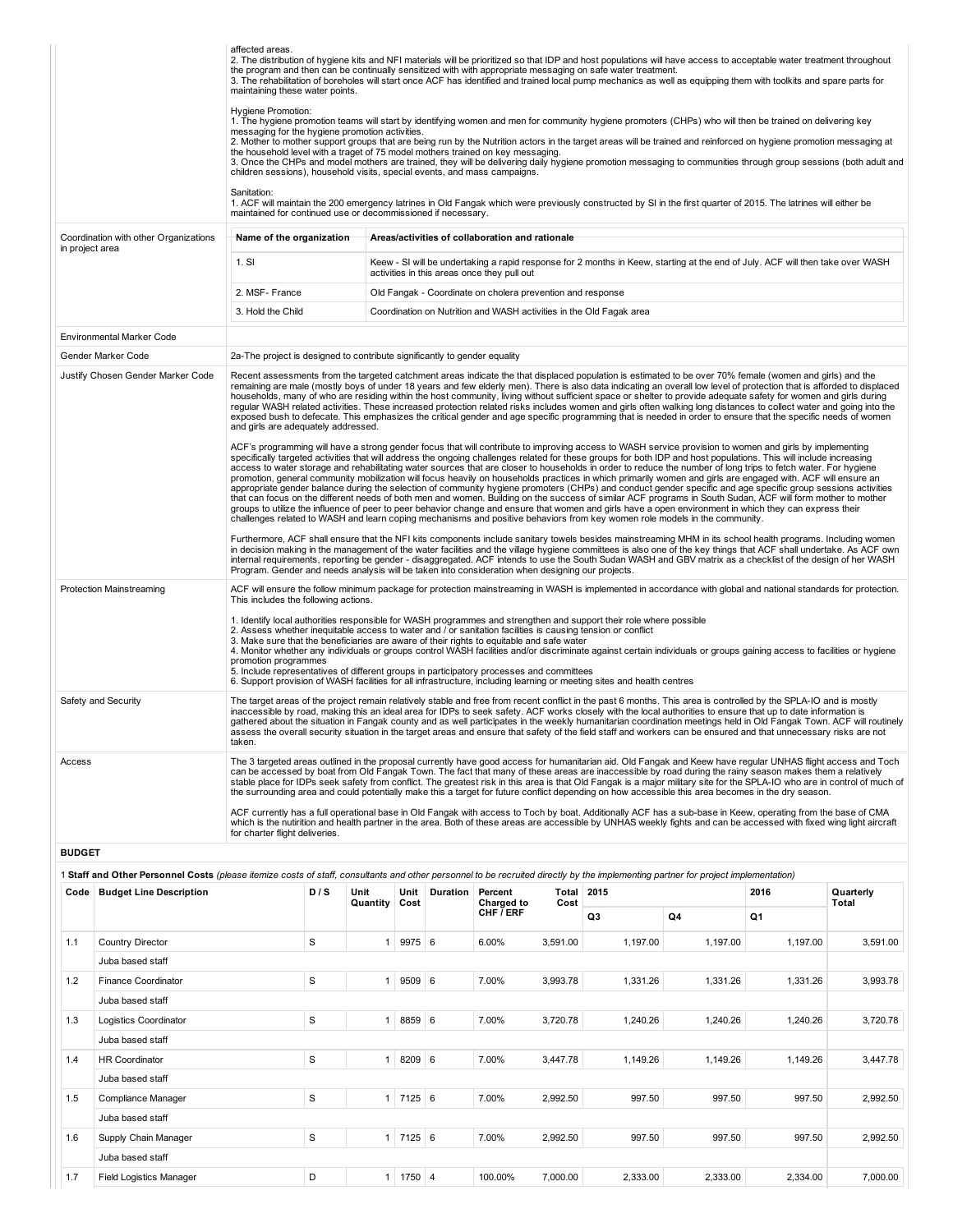|      | Roving staff between Juba and emergency field bases (Old Fangak & Keew). Full time logisitics support to ACF emergency programs                                                                              |             |                  |                      |                       |            |                    |           |           |           |                    |
|------|--------------------------------------------------------------------------------------------------------------------------------------------------------------------------------------------------------------|-------------|------------------|----------------------|-----------------------|------------|--------------------|-----------|-----------|-----------|--------------------|
| 1.8  | WASH Program Coordinator                                                                                                                                                                                     | S           | 1                | 7559 6               |                       | 6.00%      | 2.721.24           | 907.08    | 907.08    | 907.08    | 2,721.24           |
|      | Juba based staff                                                                                                                                                                                             |             |                  |                      |                       |            |                    |           |           |           |                    |
| 1.9  | WASH Emergency PM                                                                                                                                                                                            | D           | $\mathbf{1}$     | 5891 6               |                       | 10.00%     | 3,534.60           | 1,178.20  | 1,178.20  | 1,178.20  | 3,534.60           |
|      | Emergency WASH PM support the CHF project, but also working in other WASH programs such as cholera response                                                                                                  |             |                  |                      |                       |            |                    |           |           |           |                    |
| 1.10 | <b>WASH PM</b>                                                                                                                                                                                               | D           | 1 <sup>1</sup>   | 5891 5               |                       | 100.00%    | 29,455.00          | 9,818.33  | 9,818.33  | 9.818.34  | 29,455.00          |
|      | Full time WASH Program Manager based in the field                                                                                                                                                            |             |                  |                      |                       |            |                    |           |           |           |                    |
| 1.11 | <b>WASH Deputy PM</b>                                                                                                                                                                                        | D           |                  | $2 \mid 2015 \mid 6$ |                       | 100.00%    | 24,180.00          | 4,013.00  | 12,090.00 | 8,077.00  | 24,180.00          |
|      |                                                                                                                                                                                                              |             |                  |                      |                       |            |                    |           |           |           |                    |
|      | 2 Deputy Program Managers (National Staff). 1 in Old Fangak, 1 in Keew                                                                                                                                       |             |                  |                      |                       |            |                    |           |           |           |                    |
| 1.12 | WASH Hygiene Promotion Assistants                                                                                                                                                                            | D           |                  | 3   1345   6         |                       | 100.00%    | 24,210.00          | 8,070.00  | 8,070.00  | 8,070.00  | 24,210.00          |
|      | HP Assistants, 2 in Keew, 2 in Toch and 2 in Old Fangak                                                                                                                                                      |             |                  |                      |                       |            |                    |           |           |           |                    |
| 1.13 | <b>WASH Technician</b>                                                                                                                                                                                       | D           | $\overline{2}$   | 630 6                |                       | 100.00%    | 7,560.00           | 2,520.00  | 2,520.00  | 2,520.00  | 7,560.00           |
|      | field based WASH hardware technicians, 1 in Keew, 1 in Old Fangak                                                                                                                                            |             |                  |                      |                       |            |                    |           |           |           |                    |
| 1.14 | Finance Manager                                                                                                                                                                                              | S           | $\mathbf{1}$     | 2063   6             |                       | 7.00%      | 866.46             | 288.82    | 288.82    | 288.82    | 866.46             |
|      | Juba based national support staff                                                                                                                                                                            |             |                  |                      |                       |            |                    |           |           |           |                    |
| 1.15 | Procurement Manager                                                                                                                                                                                          | S           | 1                | 2063   6             |                       | 7.00%      | 866.46             | 288.82    | 288.82    | 288.82    | 866.46             |
|      | Juba based national support staff                                                                                                                                                                            |             |                  |                      |                       |            |                    |           |           |           |                    |
| 1.16 | <b>IT Manager</b>                                                                                                                                                                                            | D           | 1                | 2063   6             |                       | 7.00%      | 866.46             | 288.82    | 288.82    | 288.82    | 866.46             |
|      | Juba based national support staff                                                                                                                                                                            |             |                  |                      |                       |            |                    |           |           |           |                    |
| 1.17 | Procurement Officer                                                                                                                                                                                          | S           | 1                | $1262$ 6             |                       | 7.00%      | 530.04             | 176.68    | 176.68    | 176.68    | 530.04             |
|      | Juba based national support staff                                                                                                                                                                            |             |                  |                      |                       |            |                    |           |           |           |                    |
| 1.18 | Field HR/Finance Officer                                                                                                                                                                                     | D           |                  | 1   1750   6         |                       | 100.00%    | 10,500.00          | 3,500.00  | 3.500.00  | 3,500.00  | 10,500.00          |
|      |                                                                                                                                                                                                              |             |                  |                      |                       |            |                    |           |           |           |                    |
|      | Field based support staff based in Old Fangak and Keew, supporting emergency programs                                                                                                                        |             |                  |                      |                       |            |                    |           |           |           |                    |
| 1.19 | <b>HR Officer</b>                                                                                                                                                                                            | S           | 1                | 12996                |                       | 7.00%      | 545.58             | 181.86    | 181.86    | 181.86    | 545.58             |
|      | Juba based national support staff                                                                                                                                                                            |             |                  |                      |                       |            |                    |           |           |           |                    |
| 1.20 | <b>Finance Assistant</b>                                                                                                                                                                                     | S           | 1                | 876 6                |                       | 7.00%      | 367.92             | 122.64    | 122.64    | 122.64    | 367.92             |
|      | Juba based national support staff                                                                                                                                                                            |             |                  |                      |                       |            |                    |           |           |           |                    |
| 1.21 | <b>HR Assistant</b>                                                                                                                                                                                          | $\mathbf S$ | $\mathbf{1}$     | $842 \mid 6$         |                       | 7.00%      | 353.64             | 117.88    | 117.88    | 117.88    | 353.64             |
|      | Juba based national support staff                                                                                                                                                                            |             |                  |                      |                       |            |                    |           |           |           |                    |
| 1.22 | Storekeeper                                                                                                                                                                                                  | S           | $\mathbf{1}$     | 557 6                |                       | 7.00%      | 233.94             | 77.98     | 77.98     | 77.98     | 233.94             |
|      |                                                                                                                                                                                                              |             |                  |                      |                       |            |                    |           |           |           |                    |
|      |                                                                                                                                                                                                              |             |                  |                      |                       |            |                    |           |           |           |                    |
|      | Juba based national support staff                                                                                                                                                                            |             |                  |                      |                       |            |                    |           |           |           |                    |
| 1.23 | Cleaner                                                                                                                                                                                                      | $\mathbf S$ | $\mathbf{1}$     | $417$ 6              |                       | 7.00%      | 175.14             | 58.38     | 58.38     | 58.38     | 175.14             |
|      | Juba based national support staff                                                                                                                                                                            |             |                  |                      |                       |            |                    |           |           |           |                    |
|      | <b>Section Total</b>                                                                                                                                                                                         |             |                  |                      |                       |            | 134,704.82         | 40,854.27 | 48,931.27 | 44,919.28 | 134,704.82         |
|      | 2 Supplies, Commodities, Materials (please itemize direct and indirect costs of consumables to be purchased under the project, including associated transportation, freight, storage and distribution costs) |             |                  |                      | Unit Duration Percent |            |                    |           |           |           |                    |
|      | Code   Budget Line Description                                                                                                                                                                               | D/S         | Unit<br>Quantity | Cost                 |                       | Charged to | Total 2015<br>Cost |           |           | 2016      | Quarterly<br>Total |
|      |                                                                                                                                                                                                              |             |                  |                      |                       | CHF / ERF  |                    | Q3        | Q4        | Q1        |                    |
| 2.1  | Rehabilitaiton of Water Points                                                                                                                                                                               | D           | 7 <sup>1</sup>   | $500$ 1              |                       | 100.00%    | 3,500.00           | 3,500.00  | 0.00      | 0.00      | 3,500.00           |
|      | material and labor costs for repairing boreholes                                                                                                                                                             |             |                  |                      |                       |            |                    |           |           |           |                    |
| 2.2  | Rehabilitation of Water Yards (Public Tap Stand)                                                                                                                                                             | D           | 1                | 4500 1               |                       | 100.00%    | 4,500.00           | 4,500.00  | 0.00      | 0.00      | 4,500.00           |
|      | material and labor costs for repairing public water yard in Old Fangak Town. Solar system replacement, tap stand repair                                                                                      |             |                  |                      |                       |            |                    |           |           |           |                    |
| 2.3  | Training of Water User Committees                                                                                                                                                                            | D           | 8                | $120$ 1              |                       | 100.00%    | 960.00             | 960.00    | 0.00      | 0.00      | 960.00             |
|      |                                                                                                                                                                                                              |             |                  |                      |                       |            |                    |           |           |           |                    |
|      | Training materials, lunch and refreshments for 80 person (8 trainings in total)                                                                                                                              |             |                  |                      |                       |            |                    |           |           |           |                    |
| 2.4  | Pump mechanic training                                                                                                                                                                                       | D           | 4                | $120$ 1              |                       | 100.00%    | 480.00             | 480.00    | 0.00      | 0.00      | 480.00             |
|      | Training materials, lunch and refreshments for 4 groups of pump mechanics                                                                                                                                    |             |                  |                      |                       |            |                    |           |           |           |                    |
| 2.5  | Water Testing Consumables                                                                                                                                                                                    | D           |                  | 1   1000   1         |                       | 100.00%    | 1,000.00           | 1,000.00  | 0.00      | 0.00      | 1,000.00           |
|      | Replacement consumables for Del Agua Water Testing kit                                                                                                                                                       |             |                  |                      |                       |            |                    |           |           |           |                    |
| 2.6  | Incentive for Hygiene Promotion Team Leaders                                                                                                                                                                 | D           | 12               | $208$ 6              |                       | 100.00%    | 14,976.00          | 2,396.00  | 7,488.00  | 5,092.00  | 14,976.00          |
|      | allowances for HP Team Leaders (community members) 30 ssp/day, 5 days per week                                                                                                                               |             |                  |                      |                       |            |                    |           |           |           |                    |
| 2.7  | Incentives for Community Hygiene Promoters                                                                                                                                                                   | D           | 225              | $10 \mid 6$          |                       | 100.00%    | 13,500.00          | 4,500.00  | 4,500.00  | 4,500.00  | 13,500.00          |
|      | (CHPs)                                                                                                                                                                                                       |             |                  |                      |                       |            |                    |           |           |           |                    |
|      | Monthly incentives for CHPs, including refreshments for trainings, soap, and other hygiene items                                                                                                             |             |                  |                      |                       |            |                    |           |           |           |                    |
| 2.8  | Training of CHPs                                                                                                                                                                                             | D           | 225              |                      | 5 1                   | 100.00%    | 1,125.00           | 1,125.00  | 0.00      | 0.00      | 1,125.00           |
|      | training materials, lunch and refreshments                                                                                                                                                                   |             |                  |                      |                       |            |                    |           |           |           |                    |
| 2.9  | <b>Model Mother Incentives</b>                                                                                                                                                                               | D           | 75               | $10 \mid 6$          |                       | 100.00%    | 4,500.00           | 4,500.00  | 0.00      | 0.00      | 4,500.00           |
|      | Monthly incentives for model mothers, including refreshments for trainings, soap, and other hygiene items                                                                                                    |             |                  |                      |                       |            |                    |           |           |           |                    |
| 2.10 | <b>Training of Model Mothers</b>                                                                                                                                                                             | D           | 75               |                      | 5 1                   | 100.00%    | 375.00             | 375.00    | 0.00      | 0.00      | 375.00             |
|      | training materials, lunch and refreshments                                                                                                                                                                   |             |                  |                      |                       |            |                    |           |           |           |                    |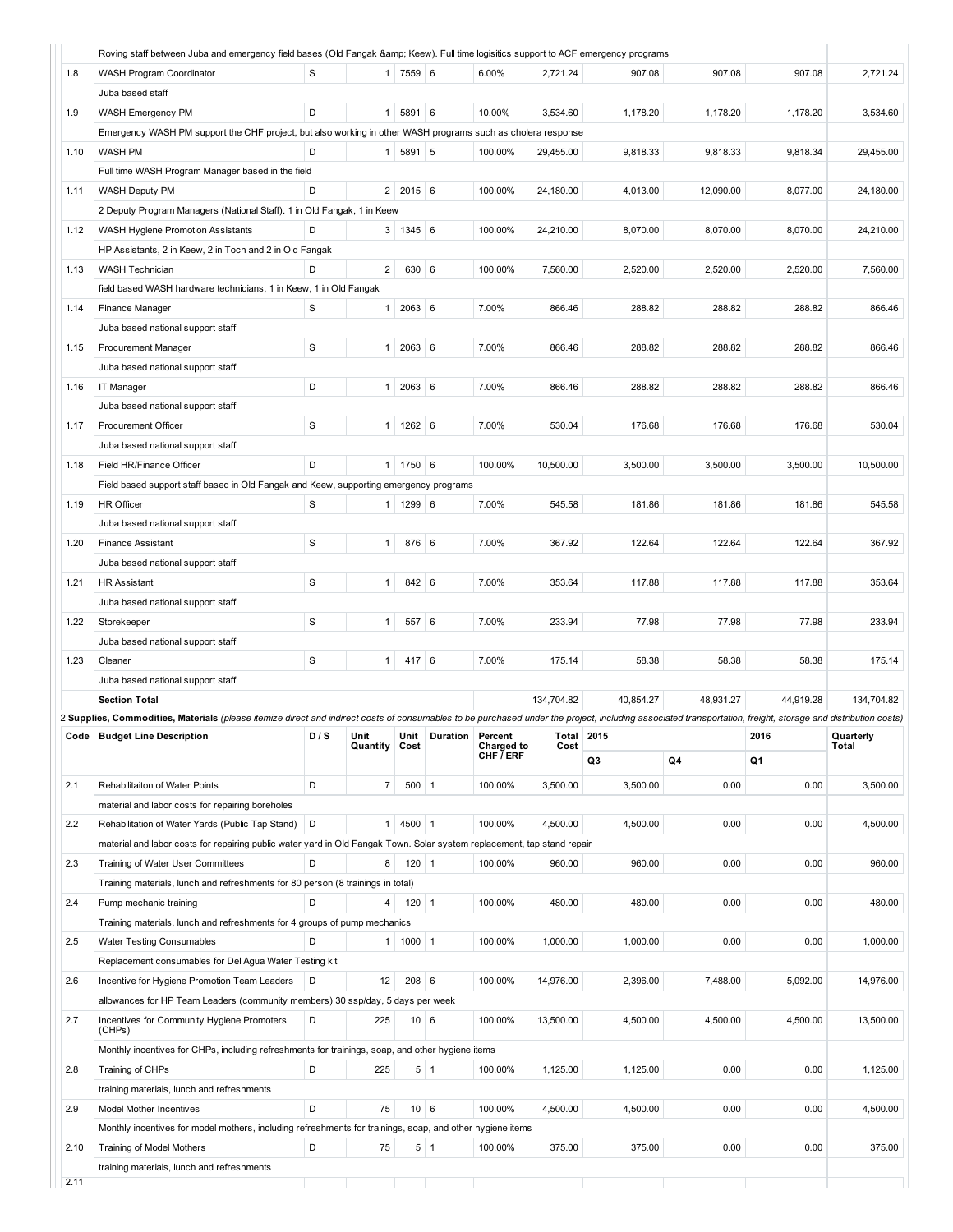|      | Handwashing Stands for health centers, nutrition   D<br>sites and schools                                                                                          |             | 30                      | $75$ 1         |                 | 100.00%                 | 2,250.00      | 0.00      | 2,250.00  | 0.00      | 2,250.00           |
|------|--------------------------------------------------------------------------------------------------------------------------------------------------------------------|-------------|-------------------------|----------------|-----------------|-------------------------|---------------|-----------|-----------|-----------|--------------------|
|      | Material and construction costs for handwashing stands                                                                                                             |             |                         |                |                 |                         |               |           |           |           |                    |
| 2.12 | Mobilzation and IEC Materials                                                                                                                                      | D           | 3 <sup>1</sup>          | $2500$ 1       |                 | 100.00%                 | 7,500.00      | 5,000.00  | 2,500.00  | 0.00      | 7,500.00           |
|      | Printed IEC materials, megaphones, flip charts, for each of the 3 target areas                                                                                     |             |                         |                |                 |                         |               |           |           |           |                    |
| 2.13 | Rehabilitation and Decommissioning of                                                                                                                              | D           | 200                     | $75$ 1         |                 | 100.00%                 | 15,000.00     | 5,000.00  | 10,000.00 | 0.00      | 15,000.00          |
|      | <b>Emergency Latrines</b>                                                                                                                                          |             |                         |                |                 |                         |               |           |           |           |                    |
|      | material and labor costs for latrine rehab and decommission of the 200 emergency latrines in Old Fangak                                                            |             |                         |                |                 |                         |               |           |           |           |                    |
| 2.14 | <b>Hygiene Kits Distributions</b>                                                                                                                                  | D           | 3                       | $500$ 1        |                 | 100.00%                 | 1,500.00      | 1,500.00  | 0.00      | 0.00      | 1,500.00           |
|      | Costs associated with distribution of hygiene kits; refreshments for volunteers, incentives for volunteers and community helpers                                   |             |                         |                |                 |                         |               |           |           |           |                    |
| 2.15 | Pots for promotion of water boiling                                                                                                                                | D           | 5590                    | $7 \mid 1$     |                 | 100.00%                 | 39,130.00     | 39,130.00 | 0.00      | 0.00      | 39.130.00          |
|      | Procurement of pots to expand household water treatment capacity for IDPs                                                                                          |             |                         |                |                 |                         |               |           |           |           |                    |
| 2.16 | Filter Cloth for promotion of water boiling                                                                                                                        | D           | 0                       | 0 <sub>0</sub> |                 | 100.00%                 | 0.00          | 0.00      | 0.00      | 0.00      |                    |
|      | procurement of filter cloth for promotion of water filtering and boiling                                                                                           |             |                         |                |                 |                         |               |           |           |           |                    |
| 2.17 | Sanitary Cloth for MHM                                                                                                                                             | D           | 0                       | $0$ 0          |                 | 100.00%                 | 0.00          | 0.00      | 0.00      | 0.00      |                    |
|      | Items not in core pipeline, additional sanitary clothes for women and girls for MHM                                                                                |             |                         |                |                 |                         |               |           |           |           |                    |
| 2.18 | Contingency for emergency preparidnesss and<br>response                                                                                                            | D           | $\mathbf 0$             | $0 \mid 1$     |                 | 100.00%                 | 0.00          | 0.00      | 0.00      | 0.00      |                    |
|      | contingency funds for cholera outbreak. Funds will be transferred to additional preparedness stockpiling if there is no cholera outbreak                           |             |                         |                |                 |                         |               |           |           |           |                    |
|      | <b>Section Total</b>                                                                                                                                               |             |                         |                |                 |                         | 110,296.00    | 73,966.00 | 26,738.00 | 9,592.00  | 110,296.00         |
|      | 3 Equipment (please itemize costs of non-consumables to be purchased under the project)                                                                            |             |                         |                |                 |                         |               |           |           |           |                    |
| Code | <b>Budget Line Description</b>                                                                                                                                     | D/S         | Unit<br><b>Quantity</b> | Unit<br>Cost   | <b>Duration</b> | Percent<br>Charged to   | Total<br>Cost | 2015      |           | 2016      | Quarterly<br>Total |
|      |                                                                                                                                                                    |             |                         |                |                 | CHF / ERF               |               | Q3        | Q4        | Q1        |                    |
| 3.1  | Laptops                                                                                                                                                            | D           | 3                       | 1500 1         |                 | 100.00%                 | 4,500.00      | 4,500.00  | 0.00      | 0.00      | 4.500.00           |
|      | additional laptops for field program staff                                                                                                                         |             |                         |                |                 |                         |               |           |           |           |                    |
| 3.2  | Solar Kit                                                                                                                                                          | D           |                         | 2   4800   1   |                 | 100.00%                 | 9,600.00      | 9,600.00  | 0.00      | 0.00      | 9,600.00           |
|      | Solar system for 2 field bases; solar panels, inverter, and batteries                                                                                              |             |                         |                |                 |                         |               |           |           |           |                    |
|      | <b>Section Total</b>                                                                                                                                               |             |                         |                |                 |                         | 14,100.00     | 14,100.00 | 0.00      | 0.00      | 14,100.00          |
|      | 4 Contractual Services (please list works and services to be contracted under the project)                                                                         |             |                         |                |                 |                         |               |           |           |           |                    |
| Code | <b>Budget Line Description</b>                                                                                                                                     | D/S         | Unit                    | Unit           | <b>Duration</b> | Percent                 | Total         | 2015      |           | 2016      | Quarterly          |
|      |                                                                                                                                                                    |             | Quantity                | Cost           |                 | Charged to<br>CHF / ERF | Cost          |           |           |           | Total              |
|      |                                                                                                                                                                    |             |                         |                |                 |                         |               | Q3        | Q4        | Q1        |                    |
|      | <b>Section Total</b>                                                                                                                                               |             |                         |                |                 |                         | 0.00          | 0         | $\pmb{0}$ | 0         | 0.00               |
|      | 5 Travel (please itemize travel costs of staff, consultants and other personnel for project implementation)                                                        |             |                         |                |                 |                         |               |           |           |           |                    |
| Code | <b>Budget Line Description</b>                                                                                                                                     | D/S         | Unit<br>Quantity        | Unit<br>Cost   | Duration        | Percent<br>Charged to   | Total<br>Cost | 2015      |           | 2016      | Quarterly<br>Total |
|      |                                                                                                                                                                    |             |                         |                |                 |                         |               |           |           |           |                    |
|      |                                                                                                                                                                    |             |                         |                |                 | CHF / ERF               |               | Q3        | Q4        | Q1        |                    |
| 5.1  | Natioanal Air Transport (Charter Flights)                                                                                                                          | D           | 8                       | $5775$ 1       |                 | 100.00%                 | 46,200.00     | 6,000.00  | 30.000.00 | 10,200.00 | 46,200.00          |
|      | 6 Charter flights for delivery of hygiene kits (2 charter flights per hygiene kit distribution) + 2 additional charter flights to deliver materials to field bases |             |                         |                |                 |                         |               |           |           |           |                    |
| 5.2  | National Air Flights (UNHAS)                                                                                                                                       | D           | 6                       | 400 6          |                 | 100.00%                 | 14,400.00     | 2,390.00  | 7,200.00  | 4,810.00  | 14,400.00          |
|      | National travel costs for flights to the field                                                                                                                     |             |                         |                |                 |                         |               |           |           |           |                    |
| 5.3  | Juba Vehicle Rental                                                                                                                                                | $\mathbf S$ | 1                       | 7200 6         |                 | 10.00%                  | 4,320.00      | 717.00    | 2,160.00  | 1,443.00  | 4,320.00           |
|      | Monthly cost for rental of 3 vehicles for Juba Coordination office                                                                                                 |             |                         |                |                 |                         |               |           |           |           |                    |
| 5.4  | Juba Fuel for Vehicles                                                                                                                                             | S           | 1                       | 2220 6         |                 | 10.00%                  | 1,332.00      | 221.00    | 666.00    | 445.00    | 1,332.00           |
|      | Monthly fuel costs for juba coordination vehicles                                                                                                                  |             |                         |                |                 |                         |               |           |           |           |                    |
| 5.5  | Field Office Boat Rental                                                                                                                                           | D           | 1 <sup>1</sup>          | $1500 \, 6$    |                 | 100.00%                 | 9,000.00      | 1,494.00  | 4,500.00  | 3,006.00  | 9,000.00           |
|      | Boat rental in Old Fangak to travel to Toch, includes the cost of fuel                                                                                             |             |                         |                |                 |                         |               |           |           |           |                    |
|      | <b>Section Total</b>                                                                                                                                               |             |                         |                |                 |                         | 75,252.00     | 10,822.00 | 44,526.00 | 19,904.00 | 75,252.00          |
|      | 6 Transfers and Grants to Counterparts (please list transfers and sub-grants to project implementing partners)                                                     |             |                         |                |                 |                         |               |           |           |           |                    |
| Code | <b>Budget Line Description</b>                                                                                                                                     | D/S         | Unit                    | Unit           | Duration        | Percent                 | Total         | 2015      |           | 2016      | Quarterly          |
|      |                                                                                                                                                                    |             | Quantity                | Cost           |                 | Charged to<br>CHF / ERF | Cost          |           |           | Q1        | Total              |
|      |                                                                                                                                                                    |             |                         |                |                 |                         |               | Q3        | Q4        |           |                    |
|      | <b>Section Total</b>                                                                                                                                               |             |                         |                |                 |                         | 0.00          | 0         | $\pmb{0}$ | 0         | 0.00               |
|      | 7 General Operating and Other Direct Costs (please include general operating expenses and other direct costs for project implementation)                           |             |                         |                |                 |                         |               |           |           |           |                    |
| Code | <b>Budget Line Description</b>                                                                                                                                     | D/S         | Unit<br>Quantity        | Unit<br>Cost   | Duration        | Percent<br>Charged to   | Total<br>Cost | 2015      |           | 2016      | Quarterly<br>Total |
|      |                                                                                                                                                                    |             |                         |                |                 | CHF / ERF               |               | Q3        | Q4        | Q1        |                    |
| 7.1  | Field Office Maintenance and Rehab                                                                                                                                 | D           | 2                       | 1750 6         |                 | 50.00%                  | 10,500.00     | 3,500.00  | 3,500.00  | 3,500.00  | 10,500.00          |
|      | monthly cost to maintain field bases in Keew and Old Fangak. Structure rehabilitation, upgrades and general site maintenance                                       |             |                         |                |                 |                         |               |           |           |           |                    |
| 7.2  | Field Office Stationary and Office Supplies                                                                                                                        | D           | $\overline{c}$          | 250 6          |                 | 50.00%                  | 1,500.00      | 249.00    | 750.00    | 501.00    | 1,500.00           |
|      | Printer cartridges, pens, notebooks, staplers, staples, paper clips, folder, binders                                                                               |             |                         |                |                 |                         |               |           |           |           |                    |